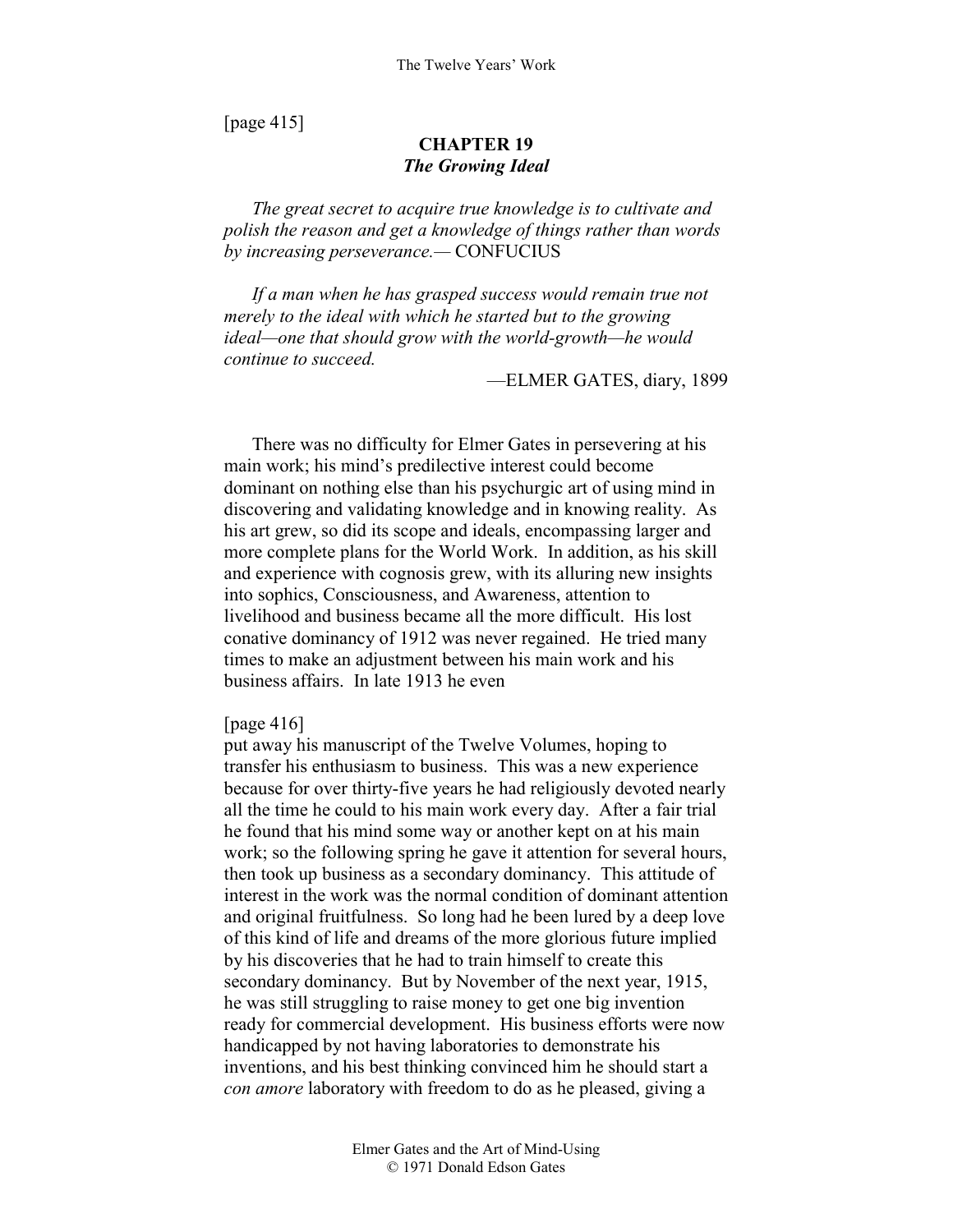closer relation between his achieved results, abilities, and immediate opportunities.

One of the difficulties in getting the psychurgic work started was its newness; only its superficial aspects were comprehended, even by professional psychologists, and some subjects escaped them entirely. One student who had spent a few months at the Chevy Chase laboratories and read some of the current manuscript, Dr. C. B. Bliss, professor of experimental and pedagogical psychology at New York University, had written in 1900:

Your work is different from all that has gone before. If anything should happen to you I doubt if anyone else could realize for the world 10 percent of what is locked away in your manuscript simply because no one has begun to think along your lines. You ought to begin to educate at least a part of the world's thinkers in preparation for the work of making your long efforts effectual as soon as you safely can, without danger of destroying your opportunity by making thoughtful people unsympathetic.

### [page 417]

This novelty, together with the extraordinary scope of the work, was partly responsible for failure to start the educational phase of it at the Chevy Chase laboratories, although its other purposes were accomplished. Another reason: he was judged by the sensational accounts of writers who did not know the facts. A serious handicap was that much of his real work was unknown; it had not been expedient to publish his scientific work because an indeterminate number of his discoveries and inventions related to his war devices and methods, including his improved metalworking processes, which from the first he kept secret. Others related to acoustics and music, which he knew he would not be ready to exploit until later and which he would not entrust to undiluted commercialism.

These war inventions had formed the basis of his long-thoughtout War for Peace program. In a letter to Senator C. A. Towne in 1909, Gates had outlined some of its history. As early as 1883, sixteen years before, he had made a number of inventions that he did not succeed in keeping secret; for instance, a method of guiding a torpedo by sound waves in air or water, of making an escaped torpedo automatically sink itself after a certain time; a method of propelling a device by compressed air which had been previously superheated; the periscope; electrically guided torpedo by an unwinding wire; and a gyrostatic regulator. Just before he went to Chevy Chase, he showed his friend General William Ludlow an aerial torpedo that could carry half its weight in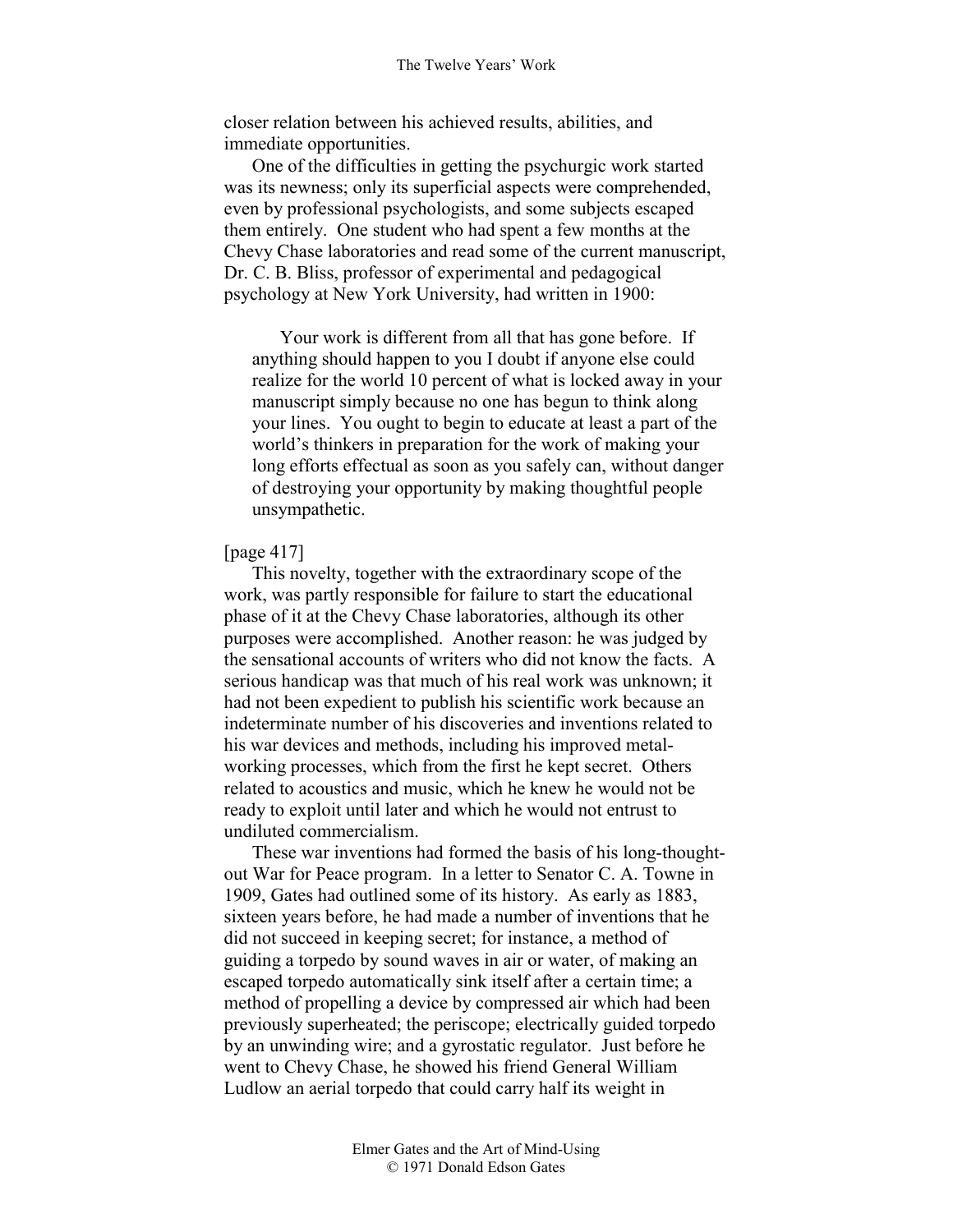explosive and self-propel itself at several hundred feet per second against a cliff two and a half miles away. At Chevy Chase he devised a simpler method for guiding the torpedo. General Ludlow undertook its promotion and asked President McKinley to use some of the secret fund, then available for war purposes, for a preliminary test. The President said he would "favorably consider it" on his return to Washington, but as we all know he stopped at Buffalo, and was assassinated. This discouraged Ludlow, who dropped the matter; on his return from the Philippines he wanted to resume negotiations but was ill of tuberculosis and soon died.

### [page 418]

Then, Gates continued in his account, he invented another guiding method not involving such expensive apparatus. His friend John E. Searles, who saw the experiments, took the matter to London and cabled that he expected to close a deal in a week, but he dropped dead the next day in Waterloo Station. Gates' papers, which prudently had not contained the secret, were never returned to him. He then invented a method of exploding simultaneously every bit of explosive in a shell, and a number of other improvements. These secrets were carefully guarded. During the past ten years, as he recalled to Senator Towne, at least a dozen or more inventive ideas were lost by talking too freely and by trusting too much to the discretion and honesty of promoters, so he was determined to keep the secrets more carefully. His experiments were expensive and a worry because of the difficulty of keeping secrets from workmen. The same man never made or saw more than one part of any important device and, if possible, never knew its purpose. Other parts were made in outside shops. Gates assembled the parts himself. No one else saw the whole device and no drawings or models were kept, the technical description being in code. Another difficulty was keeping the secrets from the prying investigations of attaches of foreign legations. When certain nations, and manufacturers, learned he was working on war inventions, he was watched by spies and detectives, and several times his laboratory was broken into to steal his papers. This was proven because decoy papers, drawings, and models purposely labeled "War Inventions" were stolen. So far not an important secret had been lost, his letter concluded, but secrecy was imperative. Otherwise apparatus and persons involved might be in danger.

His own country, he wrote in 1915, had not been available for taking the initiative because it had been unalterably opposed to any part in European politics, and to an adequate defense; and proper conditions of secrecy were not possible in the departments of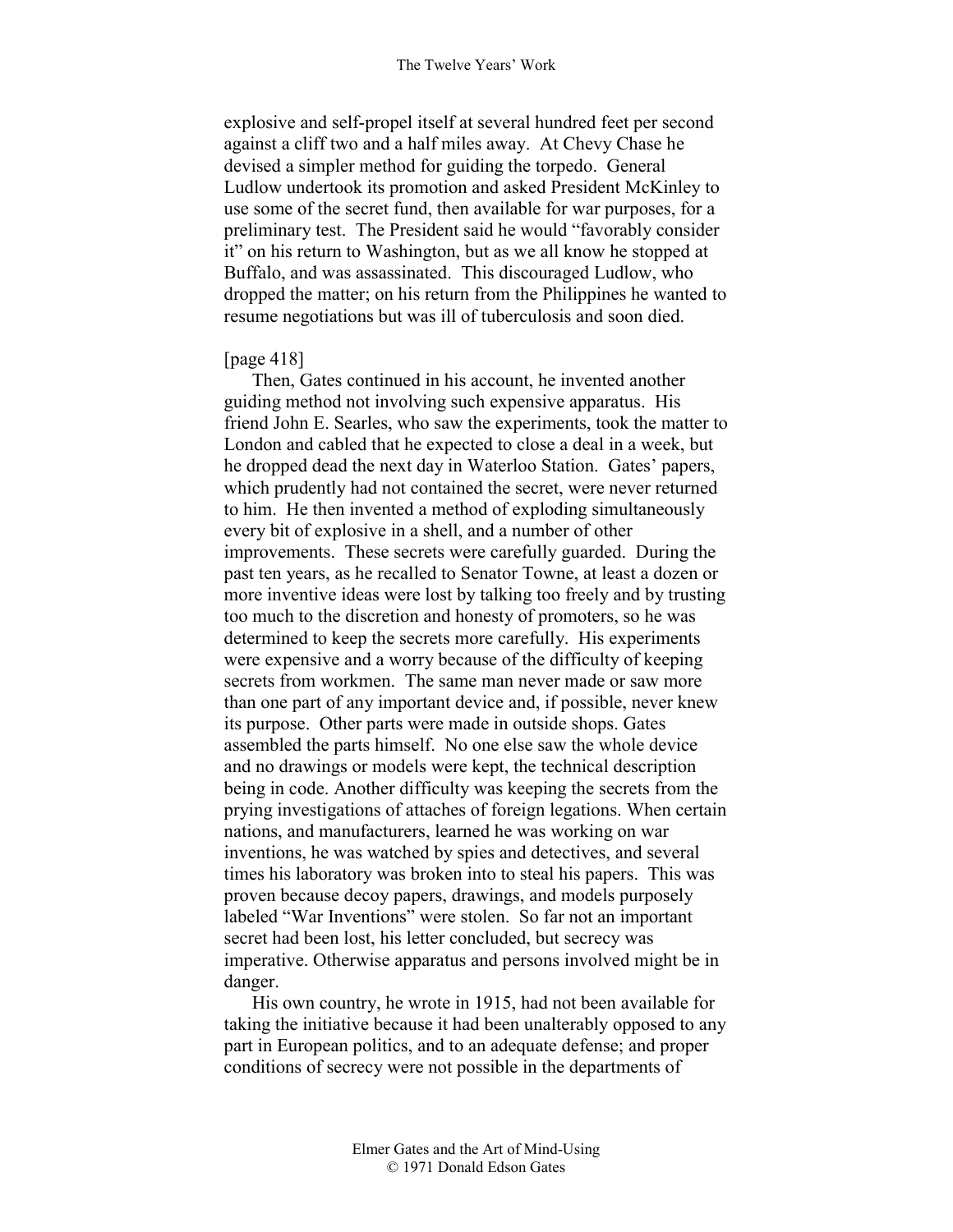Ordnance and War. He permitted, therefore, a sort of semi-secret propaganda of his ideas through certain foreign

### [page 419]

channels, hoping to arouse the interest of some real statesmen of other nations. But one after another of these attempts were frustrated by organized lobbying, by his insistence on the right to offer the same devices to his own country in case of its need, and by agreements demanding that wars of conquest not be waged.

Gates realized that his inventions would give such formidable war power that any particular nation or alliance would have the overwhelming superiority to enforce peace. He saw this as a world opportunity, whose misuse would be deplorable and whose wise use a blessing. "I most eagerly desire the peace of the world," he wrote; "that is the sole reason I have devoted so much time and money to this line of research. But I am convinced that the Hague Tribunal and Peace Treaties will not accomplish this end. There will have to be a Peacemaker with a Big Club in one hand and the Magna Charta of the Arts of Peace in the other." Time has borne out his conviction. But the War for Peace program of Elmer Gates related to matters he recognized as more vital than the abolition of war, though that was one of the first goals. More serious was the problem of the relation of the many to the few, of the lower and average to the higher and unique few (of any kind or class). This problem, he saw, was disguised by the special forms it takes: in some countries and for centuries, the caste system; more recently, the poor versus the rich, labor versus capital, employees versus employers, conservatism versus progress, intolerance versus liberalism, socialism, and others. The main problem is often hidden under religious and political questions and prejudices, but the essential difficulty is the establishment of a harmonious and just social order that will include the different Levels of individuals, and their different Uplifts and Powers (and give to each a free and fair opportunity for himself and the world's needs). This is the fundamental problem of government, and psychurgy is the first to approach it psychologically and base its methods on the degrees of mind-embodiment and

#### [page 420]

their taxifunctional use to the world. From this standpoint it is easy to see that the greatest dangers (some "already bearing down with deadly weight") are not international but intranational, not interracial but intraracial. Individuals in every country are separating into factions, with a disaffection and mutual distrust as bitter as and far more universal than has ever before divided the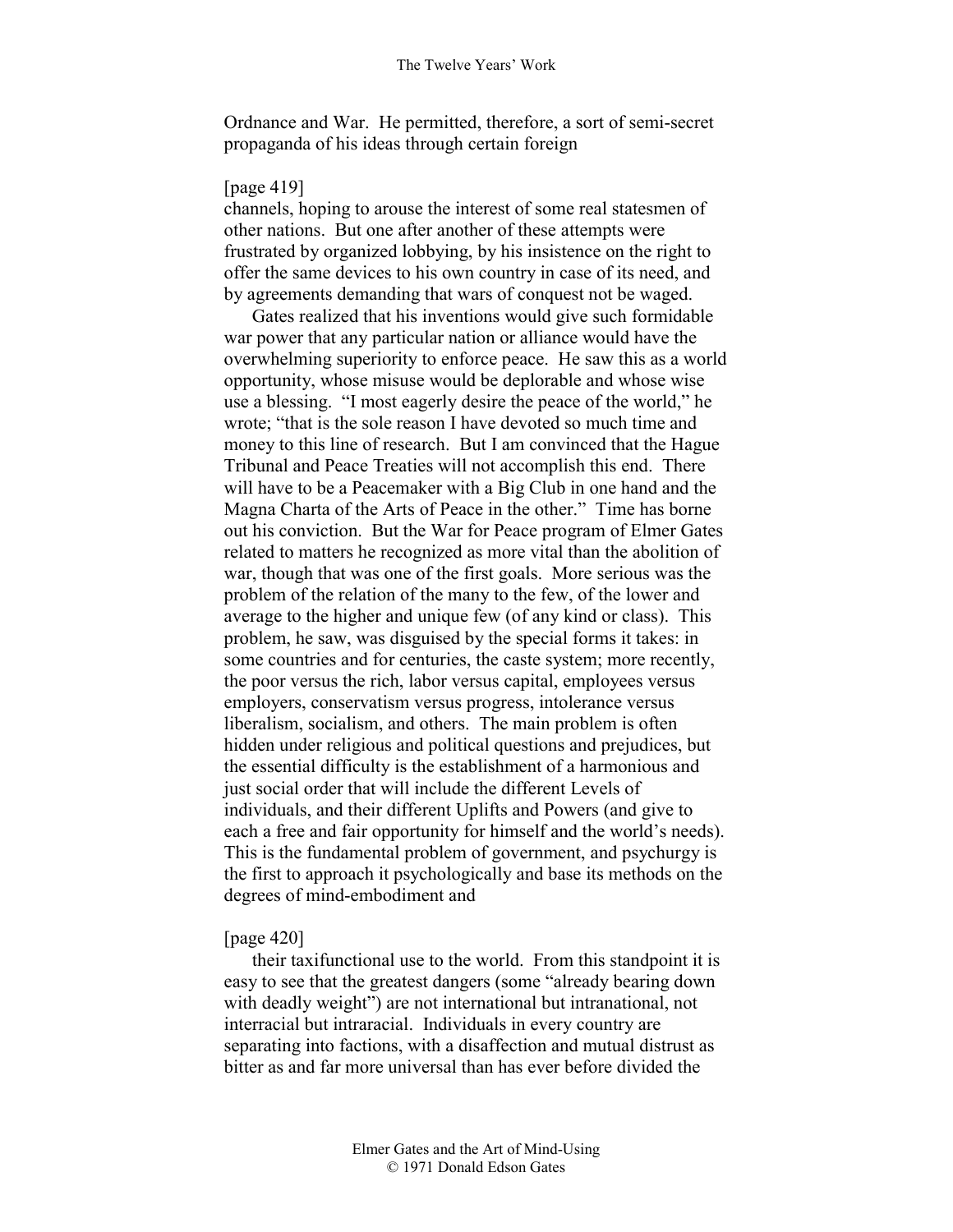common interests of humanity. "He who does not see this," Gates emphasized, "is ignorant, prejudiced, or willfully blind."

To meet these old and new conditions something more is required than warfare, and that something, he was convinced by its record, was heurotechny, the art of creating the new. We will have to *discover* what to do in any special case having no precedents and knowledges. We will have to invent devices for doing what we know ought to be done, and we may then creatively apply them. The logic is inexorable that for this reason a scientific art of discovering, inventing, and creating, applied by selected and trained minds, is the only route to a solution and effective handling of these problems.

"Psychurgy cannot make geniuses of each one of the world's citizens nor great geniuses of its pupils, but it can give greater abilities and make a greater genius. The psychurgic work does not want to make geniuses of all its pupils but aims to select the world's greatest geniuses and teach them to apply scientific method to their minds and through them to the minds of every lower level of the intellective pyramid. Persons of highest ability are needed for the highest kind of work and of lower ability for each lower kind, for *all kinds are needed*, and *each is equally important*—the world machine would be crippled if any are omitted. Psychurgy alone is capable of organizing all kinds and degrees of mental evolution and giving each more ability, and of psychotaxically organizing all these abilities of every level according to their knowledges and skills and character and predilections. To an ever greater extent as the years roll along each person will thus be doing what he is best fitted

### [page 421]

to do and which the world most needs; and that is as near utopia as the government of the world need expect until we humans develop into a higher species."

It is easy to appreciate the growing strength of the incentive of this branch of his World Work, of his increasing worry over its frustration as the world situation worsened. For Elmer Gates, psychurgy had in view the conservation and functional cooperation of all races. Each race and nation, according to its geographical opportunities and special abilities, should continue its own lines of self-development, preferably a greater divergence and differentiation than a common dead-level of uniformity. Thereby more kinds of abilities will be available. To conserve what evolution has achieved and avoid age-long relapses of civilization, to utilize the races for the welfare of humanity, to control impending dangers and opportunities—that is the problem. To cooperate in the monumental task of bringing the *whole body of*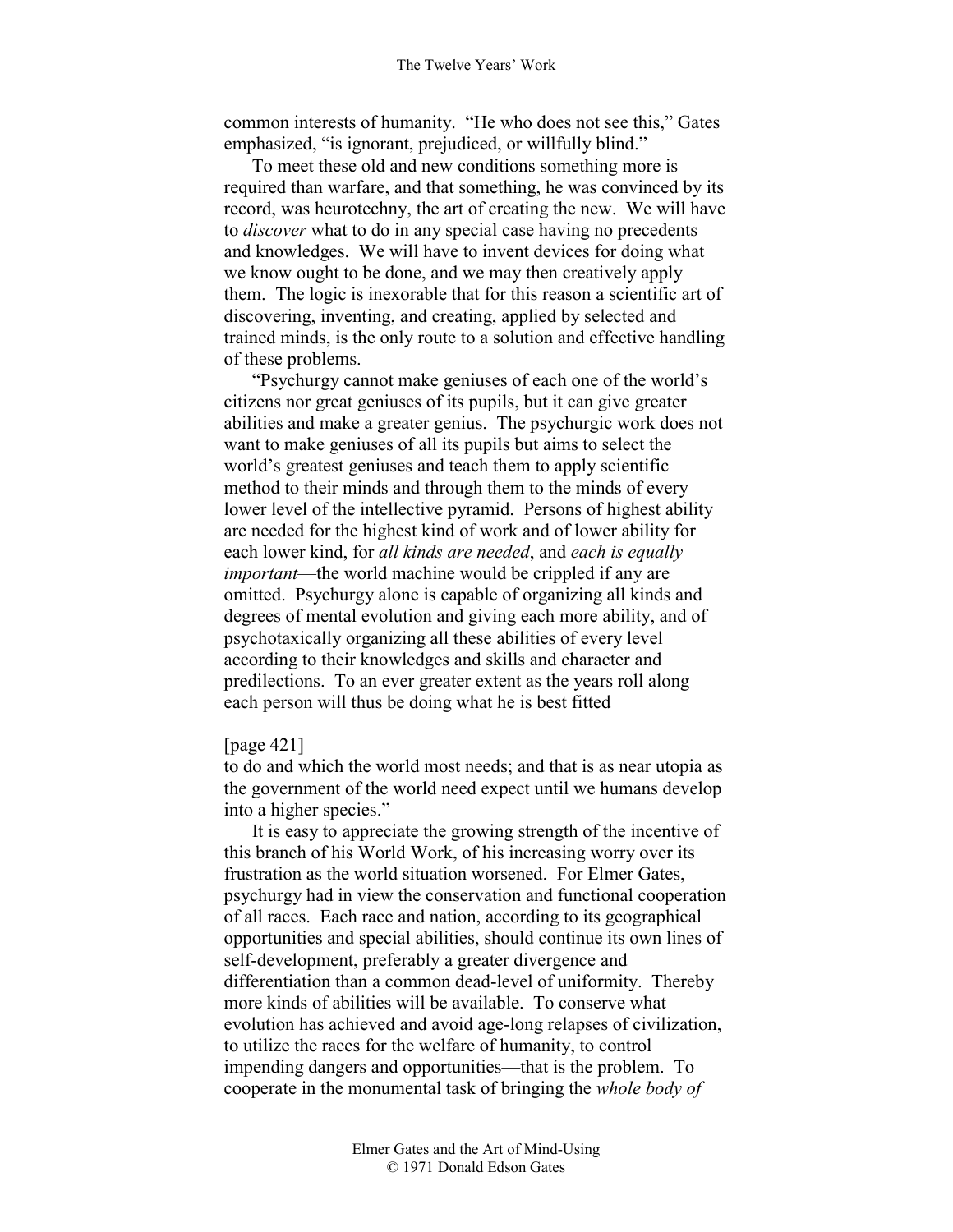*validated science* and the whole of heurotechny, administered and applied by a few thousand of the world's best minds, to bear on all problems following this Fundamental Psychurgic Law of Directed Progress was the aim and goal of his World Work!

In spite of this stress, the sophic dominancies continued to grow. In March 1913, Gates wrote his "Heuric Notes on a New Power, Cognitism and Cognotism, and the Fundamental Moral, Ethical, and Religious Laws." This longhand manuscript of four hundred pages, never typed, started: "For several days it has been on my mind to write a few paideutic notes on my belief that I will sometime make my most important achievement in the discovery of a *new step in urgation*, a New Power relating to the control of self-control (now the slave of esthesias), and mastery of the will, perhaps from a higher plane of self-dictatorship than cognition, taking advantage of a more fully regnant selfactivity. For several days I have deeply felt such a Power is actually within my reach. I am getting into a dominancy on the subject. More than ever I feel certain my

### [page 422]

biggest and most useful discovery—the culmination of my life of heurotechnic work as applied to psychurgy is still ahead, the natural fruitage of my long preparation. What I seek will be in the urgic domain (of urgation, conation, action), and have of course a concomitant esthesic Uplift and will be a step towards a new cognic Level. I can hardly expect to attain this power during this dominancy but only after several.

"I see, as a prospection, it involves the desire to give one's life for the world in the doing of a great deed that is right, but also as a step towards the desire to be more of a Self and Person. It involves a complete and altogether uncompromising truthfulness, justice, and kindness, and so on. But these are only facets of the real and larger jewel, the effulgence of which I see irradiating our moral darkness and the warmth of which I sometimes feel. This power quite likely presupposes the ability auturgically and dirigatively and introspectively to shift personality dominancies from the spectic to ceptic, from cognition to cognosis; it involves the moral and ethical fitness to use that power, and a religious sanction. To all but psychurgic pupils this will be very misleading. It is primarily the conscious assumption of a power we already have quiescent awaiting our usurpation, it is a self-activity into which we can step. Already I see beyond this prospection; and someday when my lifework is going on peacefully, when not financially worried, when my conscience is clear in regard to turning over the psychurgic work, while I am doing *con amore* thinking and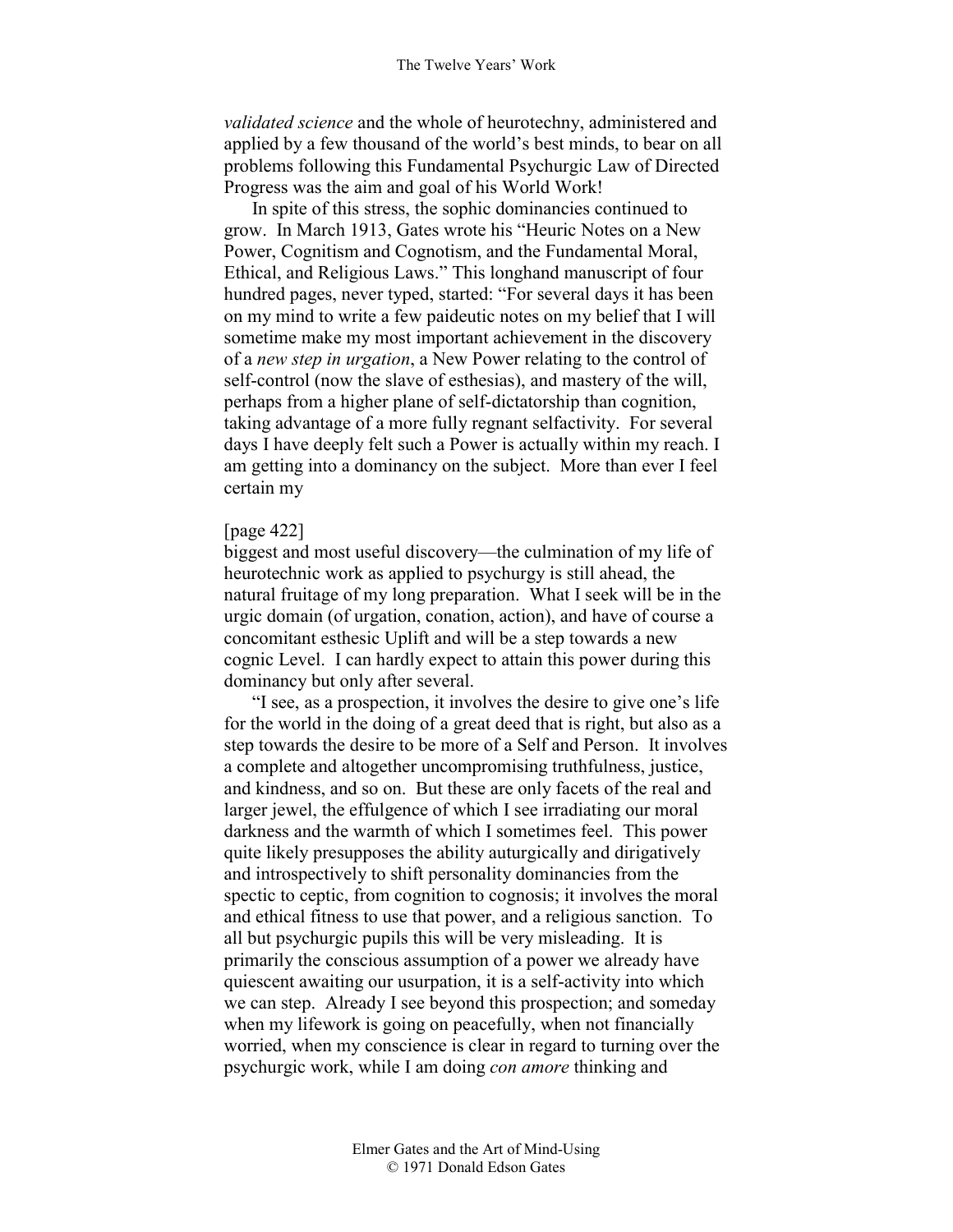experimenting, and when my sore and weary heart is in a restful satisfaction I will take the step—or fail trying."

On rewriting he expanded his prospection to characterize the desired discovery as new knowledge relating to the ability of a person to make himself do willingly and at once just as well as he knows how. The emotions, even in the most self-controlled person, still defy inhibition and sway the judgment. He should train for only one fundamental habit, the all-incentive principle of doing immediately that which he knows is based

### [page 423]

on truth. The immediate doing of every act that will lead to a greater enjoyment-capacity is far greater incentive than the desire for any one enjoyment. It is the one incentive. Now, the willing of this one incentive has for its ultimate modus operandi the willing of that which is true knowledge; and thus we fall back upon validated science and heurotechny as our *one and only* guide. The true inward ruler of each person is the power to do, immediately and completely, as well as he knows how to do and can do. Herein lies the method and program of a true and great World Work—a truly moral and religious mission. Surely we see the moral and religious meanings and uses of validated science, heurotechny, philosophy, art, industry; we know how and to what extent to carry each science to each race and nation.

Another insight growing in vividness and range belonged to the *Unwelcome Lesson*. Man has voluntarily had nothing to do with the goings-on that we call the world, except to a slight degree in later stages of evolution. He found himself here, when he began to think about himself, not only as a product of the "blind procreant urge" of the world, whose unconscious aim is continuance of life on earth no matter how—whether by progression or retrogression and at any hazard just to keep the species alive—but also as a product of the Will to Live (*das Wille des Lebens*) which, like a monster immanent in the world, dreams on from age to age in its nightmare of life-forms, incarnating themselves in endless fantastic varieties. The only apparent aim of this subconscious life is merely to continue to live, developing an intellect as an aid, striving to live whether it be pleasant or painful—just to live! Is it then so priceless a boon to the world-process that each creature be an embodiment of the desire to live and perpetuate its kind at the price of its own life? At any time or place, in air or water or on land, any trivial advantage or any saltatory mutation of body or mind in any creature is perpetuated by natural selection (or other evolutionary methods) and developed into an accentuated structural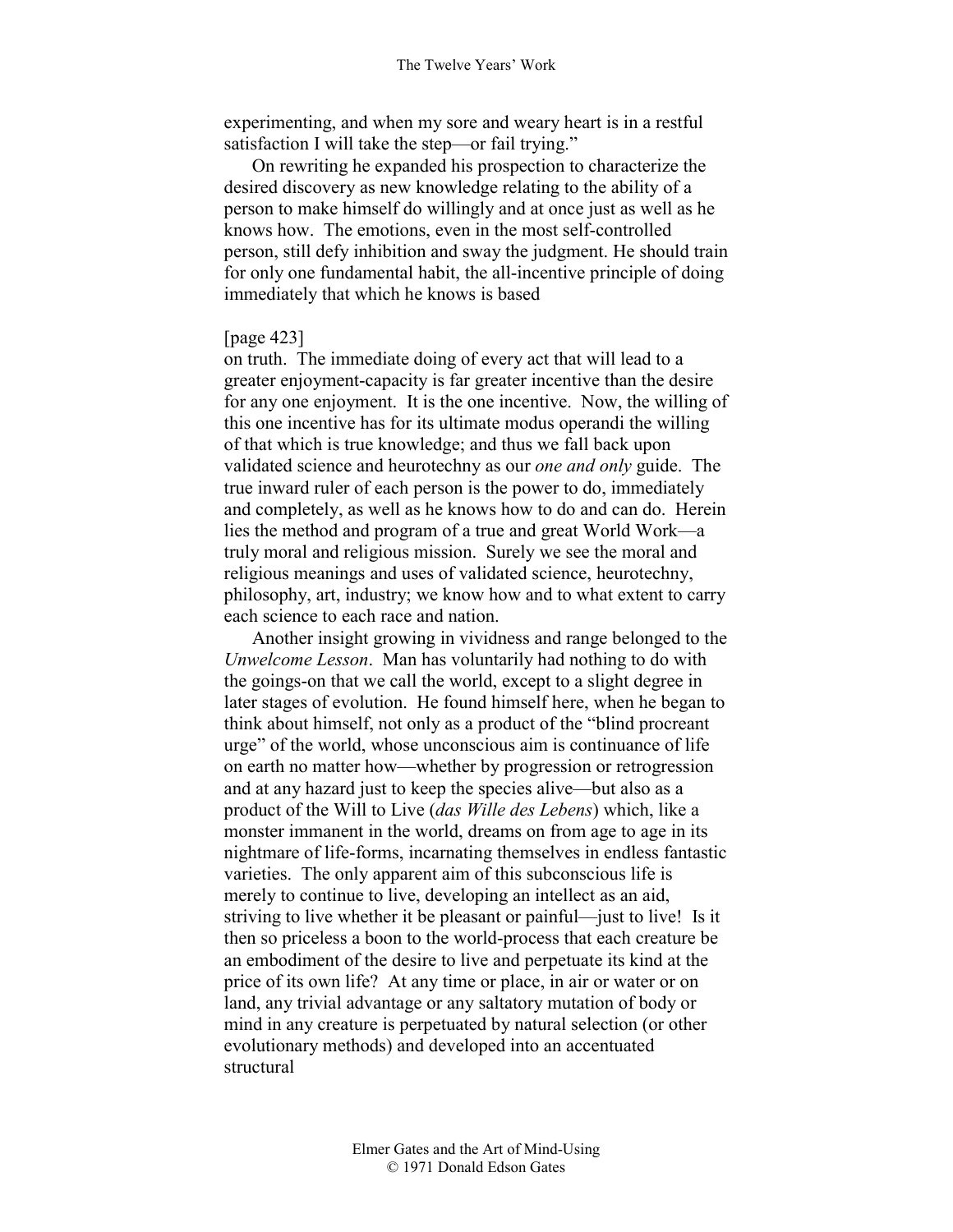### [page 424]

and functional feature so that the life of that species may continue in that local and temporal environment—a condition destined to pass away and leave a burden of *useless structure*! This is a process that accentuates one peculiarity at the expense of its other features, making the creature a one-sided monstrosity adapted not to the whole world but to one evanescent and local condition. The adaptation is a freak structure, and when thrust into new conditions, local and temporal, a freak addition is made; and by thus adding freak to freak, organic evolution has led to morphological monstrosities. Every organ has such a variety of homologies than when they are contemplated as a group, they seem like vagaries of a frenzied cubist's dream or daydreams of an opium fiend.

There are creatures with only one or two senses, others with one or two of another kind, some with half a dozen; and if one has not all the senses required to respond to all kinds of stimuli, it is one-sided and incomplete. Even man lacks senses for certain stimuli. There are creatures that have not gotten beyond imagery and conceptuating, some not beyond ideation or beyond thought of the first order (and that includes 99 percent of the human family). Man has not gotten as far onward intellectually as the needs of his life and the nature of his environment demand; he is yet incomplete and one-sided. The same is true esthesically and urgatively.

The more fully a creature becomes adapted to a given environment, the less it is adapted to any other; and when the environment changes, the evolutionary result becomes not merely useless but harmful. If a species becomes adapted to an environment that *in time will pass away*, when it does pass of what use is the evolutionary development? Of what good is the result of ages of development if the inevitable result is extinction? A brain that has had freak additions made to freak structures—or a stomach that has had locally adapted variations added to locally adapted variations—until its freak development is adapted to multitudinous conditions that no longer exist, is not a

### [page 425]

normal result and should not be perpetuated. Of what use would be the immortality of that organ as part of the mental experience? Obviously it would be a foolish conception of immortality that would postulate carrying into the other world organs that were of use solely as adaptations to this one. It is not the local and temporal that will be transmitted to the Beyond, if such continuity of personal identity takes place; it will be the universal and eternal—the cognostic and the generalized cognitive.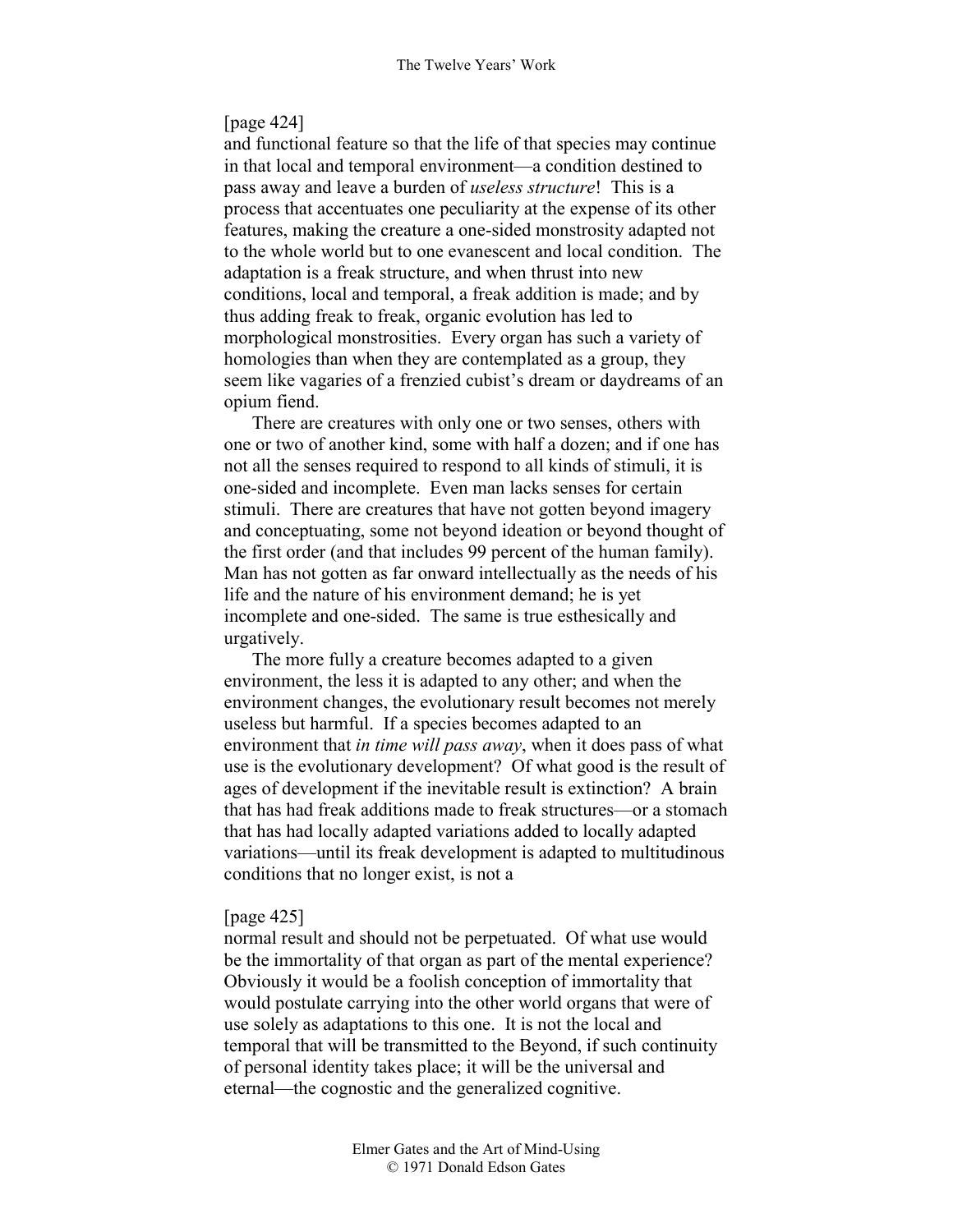#### The Twelve Years' Work

Now, this development of freak organs is true of the human race. The human mind is only a small part of the experience that should normally result from the interaction between Consciousness and its environment. Certain tendencies have been exaggerated, others undeveloped. Interest, one-sidedly, has led when necessity did not drive. Every organ of the body and brain is the result of this one-sided development. Only insofar as cognition has had experience with Consciousness has the adaptation been with reference to the universal and permanent. Organic life, including humanity, has grown without the guidance of Cognosis and validated knowledge, but has blindly followed the will to live.

For happiness to thrive on earth, we who see must organize the few best minds and bring validated science to remaking the human race, avoiding one-sidedness, following as our standard and immanent and transcendent guide the eternal nature of Consciousness. We must introduce in *organized form* the influence of conscious rationality, of reason in operation, not merely to live, even at the price of retrogression, but to live for the better and best, to transform and rule the environment so that living may be a constant achieving of Good, Better, Best. Nonadaptation, retrogression, freak developments, ignorance, organized theory and belief that are not true—these are the Great Dangers. This was the growing aim of the World Work, the increasingly powerful urge and aspiration of Elmer Gates.

### [page 426]

The problem of a conscious rational being neglecting to do what he knows he should do became more clear and formidable to Gates. To a large extent he saw it was because the ought-feeling and impulse have been habitually and universally vitiated and so weakened by a preponderance of untrue yet accepted teachings that confidence was destroyed and the must-feeling blunted. To attain this confidence as an indubitable faith is a primary and fundamental step, and nothing less than laboratory work in validated science will accomplish this *knowledge-faith*. Validated science must be collated and taught, else no one will feel the real and potent *authority of truth*. Providing adequate means for the World Work, and *doing* it, is the highest mission. Next highest is the same kind and degree of trust in scientific research, and next is trust in the psychurgic philosophy according to its degrees of certainty.

Gates later expressed this question of belief versus faith in this way: there is a *faith* in the *fixity* of what *is* and *will be*, more fundamental than any or all belief. It is the fundamental religious feeling. We trust that somehow good will be the final goal of ill. Knowledge is the eyes of faith, for faith is blind. Knowledge gives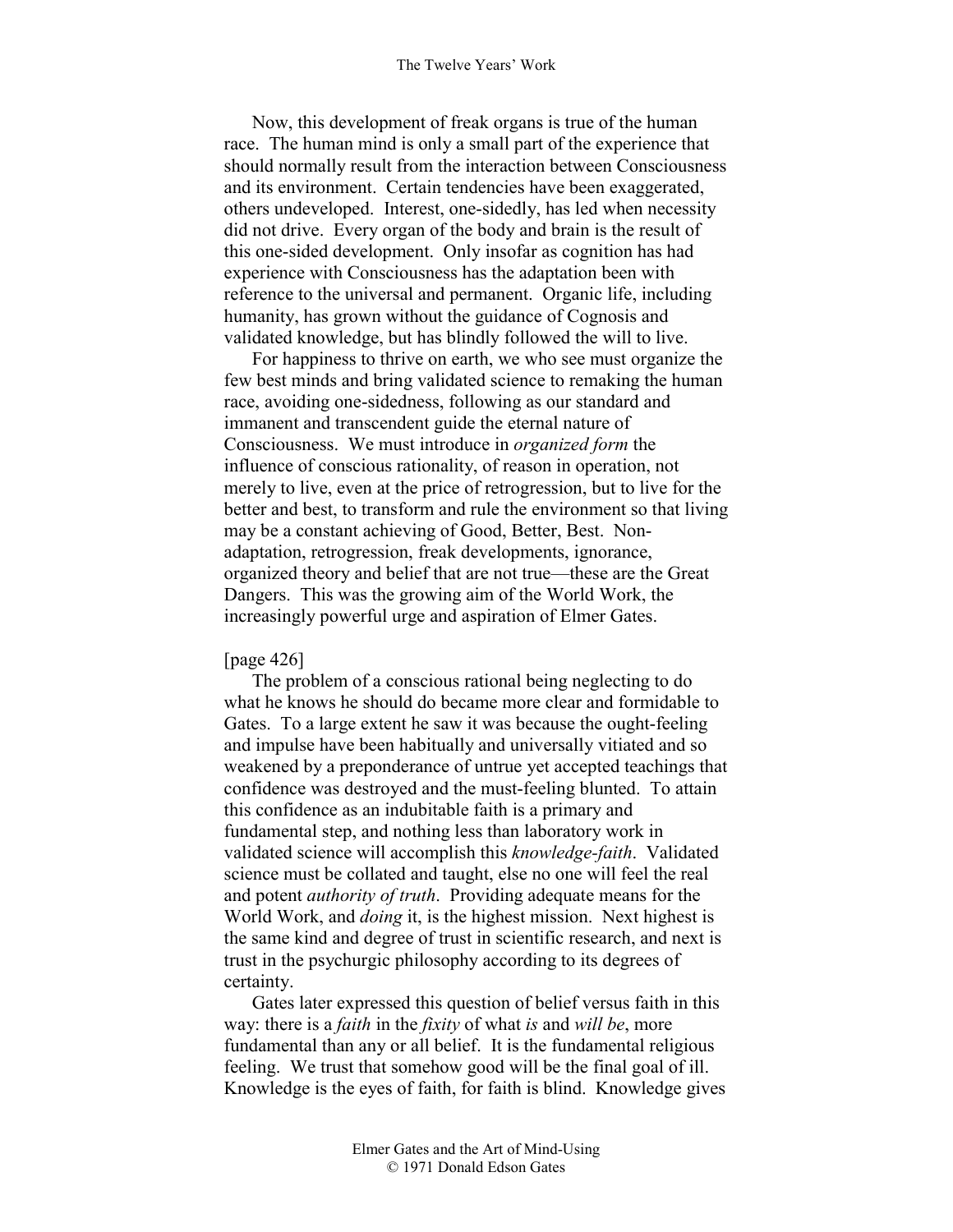a faith in the Immanent, The All, the Eternal, the Cosmic Process, in Consciousness as the God-like regnancy of Existence, in Necessity as the condition of Freedom; and to the extent that these are not mere beliefs they stand for a faith in goings-on of which our experience is a fundamental part. There is a faith relating to basic matters, immanent and intrinsic in knowledge and experience, and there is also a faith in the overhead or transcendent or beyond, a trust or confidence that needs no belief, is weakened by it. Data derived by a mind through scientific method have a deeper power over the individual than "belief-data," and are the hope of solving the belief problem. As a person progresses in knowledge and development, he learns that an alleged truth that is the most useful is so because it has a higher degree of truthfulness. By Gates' own application of heurotechny, scientific data were seen to have moral and

### [page 427]

religious significance, and a faith that the Unknown will yield to heurotechnic methods. Therein lies man's greatest hope: that what he does not know the mind will soon discover. *He believes in the Unknown as he would in a storehouse of treasures*.

Returning to the sophic dominancy, in late March (1913) Gates concluded that it was possible by one gigantic step to attain the mastery of self-control, of character, of purposing, of desire, of self-activity, by a cognitive communion with cognosis and by *something else*. He had a prognosis, but its attainment would be very difficult because it would be a wholly new step in human faculty and the biggest now awaiting human achievement, another and new level of personurgy. He had made a long and successful step toward it in attaining this third but incomplete dominancy. Although the dominancies had been growing longer and more intense and definite, he still had not reached the peak. It was another step to recognize that the power to which he aspired would not merely be a step in the prolongation of life but in some close and vital way would be connected with the attainment of a Life Beyond (if such there was), and that a knowledge of the universal and eternal (cognosis) was at least one modus operandi for its possible attainment.

By early April he believed that the sought-for power was in the Awareness, but he realized that he would not be able to recover his meaning from his diary notes. A practical step would consist in intentionally and integratively associating each act with the recognition of its rightness by the Awareness, until it became a habit to do that which is seen by the Awareness to be approved by the intellect without reference to esthesic incentives. This was, he wrote, undoubtedly the greatest moral, ethical, and religious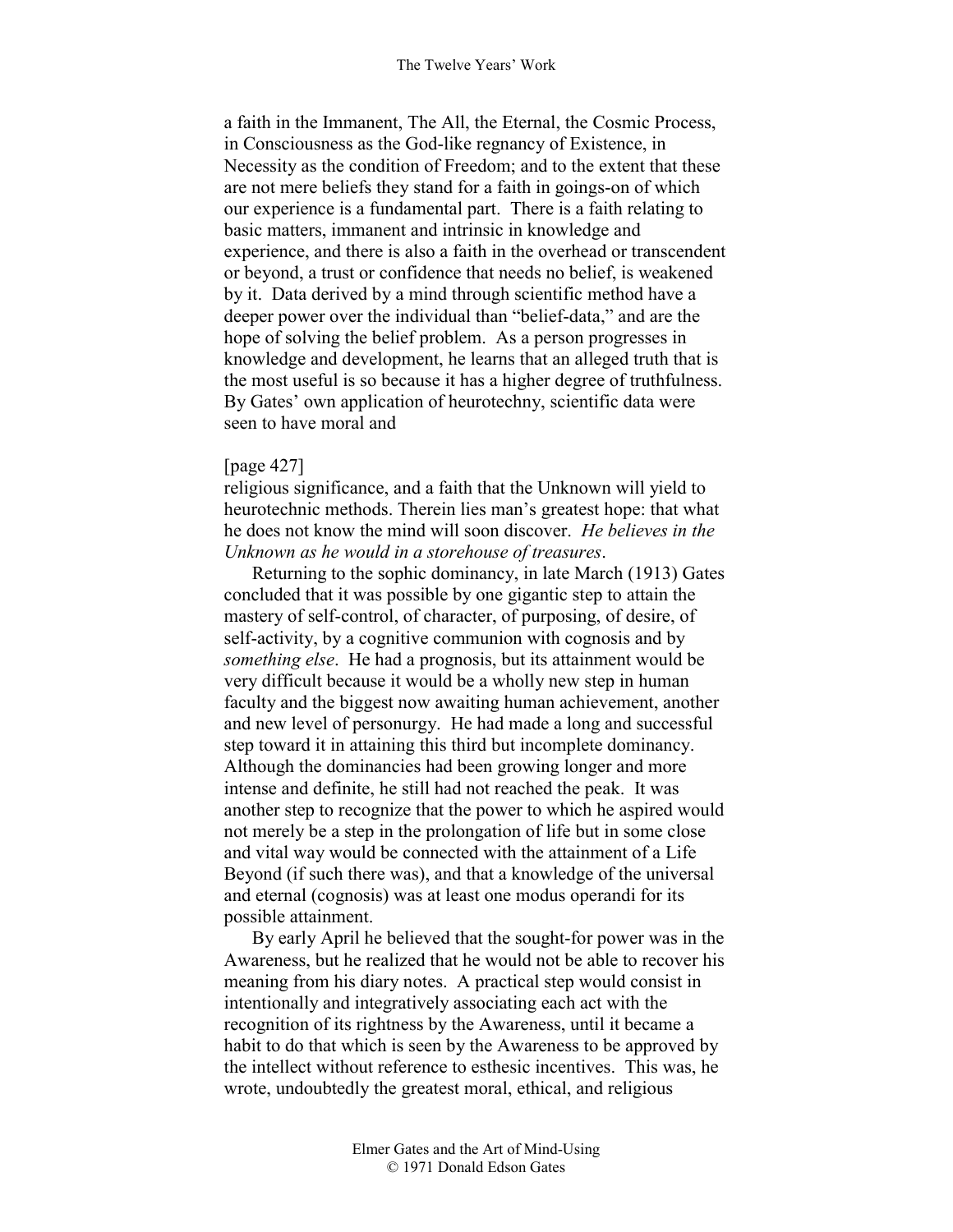(m.e.r., or "meric") law of conduct. There would be only one habit to form, that of meeting the Approvals. The urgation rises out of the witnessing and not out of the Approval. The judgments witnessed by the Awareness will be right or wrong according as the person's scientific knowledge is extensive and valid;

### [page 428]

therefore the *meric* nature will compel him to acquire valid scientific knowledge and *heurotechny* will become the main labor and work and ideal of the coming cycle.

The month's work proved how true a mentative dominancy Gates was entering, so strong that it could not be stopped by his trying financial period. He arrived at the new insight of the need for alethics applied to the Approvals. When a person does not do as well as he knows and can, it may be because a more important physiologic or psychologic work is then being accomplished. If he *knew*, he would approve of the delay. It is a matter of knowledge and research. The most direct way to find the answer is to tabulate the results of the judgment (whether to act or not), and in the light of the consequences of his carried-out judgments, to discover what is best. Gates was amazed to realize that this study belonged to his earliest scientific work—the experimental study of judgments and judgment-training. The work of his fourteenth year now found its greatest application in the discoveries of his fifty-fourth year! "Again!" he wrote in astonishment, "I must make a tabulation of Let-Us-Do-This and Let-Us-Not-Do-This, only this time I will call them *witnessed Approvals* and they will be more important." A wonderful expedient for avoiding the consequences of lack of scientific knowledge! It was an experimental pragmatism; and the second great meric law. The experimental study of judgmentconsequences was a judgment-training.

This dominancy also brought new insight illuminating the whole subject of Determinism and Indeterminism considered by the Disparate-Steps method. Gates also saw that in physics there was a great looseness of terminology and lack of philosophical insight. Energy, force, mass, and similar terms were inadequately conceived, with overlapping meanings. They should be redefined from the sophic standpoint, with their disparateness considered. Accumulating concepts and ideas and insights, and naming each separately, would form the mentative synopsis to advance knowledge most efficiently along that line; and this was the *fundamental heurotechnic method*.

### [page 429]

In late June he felt he must write out cognitism, or the fundamental philosophy of cognition, of which humanism is only a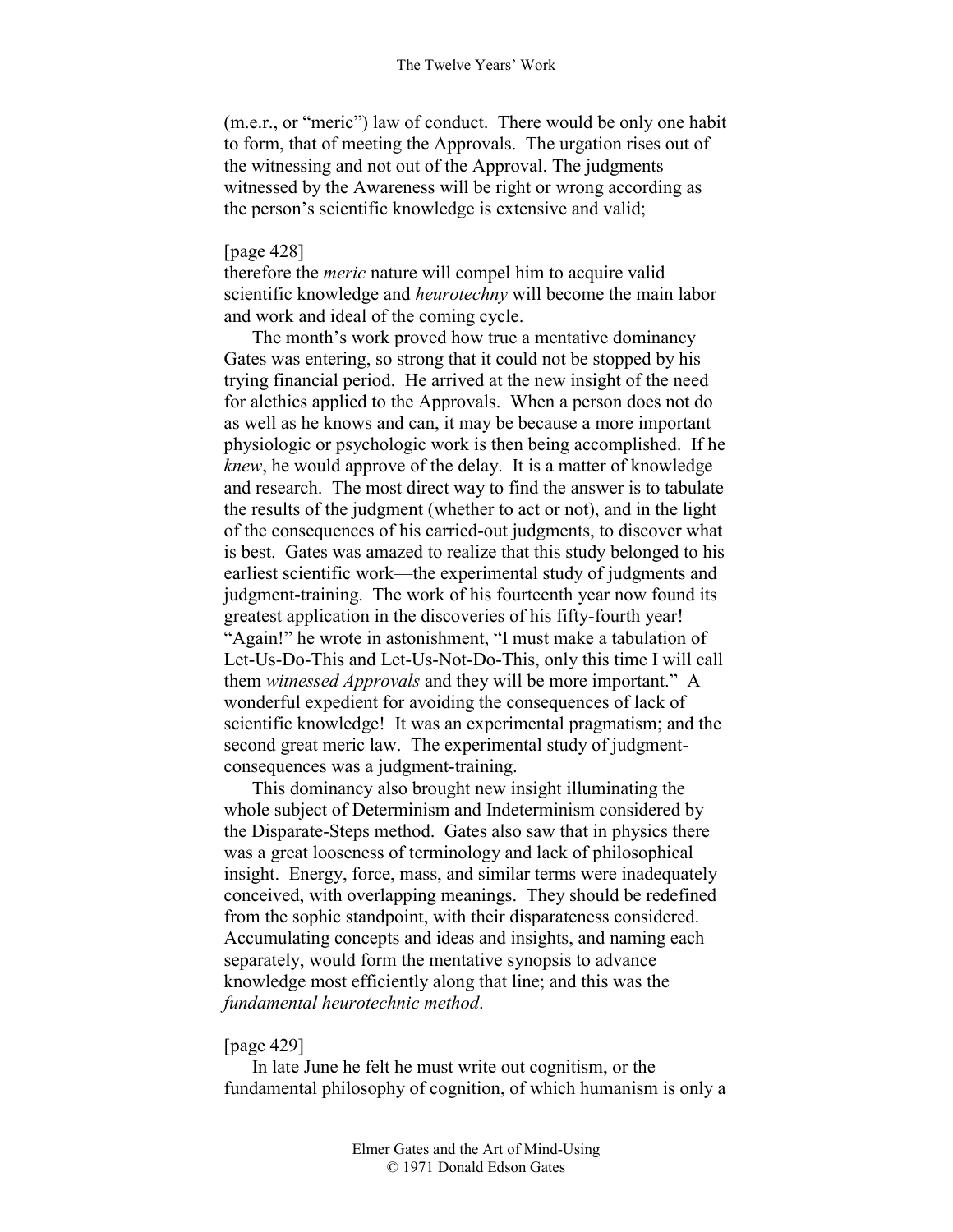particular instance applicable to one of many degrees of evolutionary mind-embodiment, the others being such as simianism and supermanism. The *Weltanschauung* of a creature with only three senses will be different from that of one with eight, and that of a human will differ from that of the superman into which man hopes to evolve. According to its place in the scale of evolution, its environment, the accumulated knowledge of the race, and the social organization, each creature will be a measure of life and will have its own corresponding philosophy; but the general laws operative in all creatures will constitute cognitism.

Likewise Gates felt he must write out psychurgy as the *general art* of cognitive mind-using, of which anthropology was but one application, with general laws for all creatures; and in addition, an outline of a comparative pragmatism not only as applicable to man but as elucidated by a study of other creatures—a comparative epistemology. Each degree of mind-embodiment, according to its environment, has its own unique appetites and desires that are good for it, and has its own way of using any good, its own pragmatic test of utility. Each has its own temporary *telos*, its own morals and ethics; but however different, general laws underlie all, constituting a general *ethics*.

How he would like to devote another dominancy to reconsideration of these steps of Disparateness and their relations! Gates yearned in July—to further learn about these sophic things by tabulating each discriminable difference of concept, insight, and idea and naming it, and using this list as a mentative synopsis for the next step.

He again emphasized the importance of a re-study of the insightive (intuitive) mode of knowing (which he termed sophiognosy); it was the other pole of cognition opposite perceptual inference, by which fundamental insights were acquired. If, as he had so far found, each human mind that "feels at home in the altitude of this Level" attained the same insights and could not omit them, then that mode of knowing amounted to an

#### [page 430]

Oracle, the only one at man's disposal. Apart from philosophical importance, as a matter of psychologic and anthropologic research and as ordinary subjective analysis, these insights needed to be discriminated and named and classifically tabulated.

In 1913, his dominancies in sophics included further excursions into religion (religics was his term) and dealt especially with such subjects as self-realization and the Higher Self. Should an individual rely on himself? (Psychurgy implies self-reliance.) And what are the fundamental conduct-problems? The answers to these questions will determine whether or not use may be made of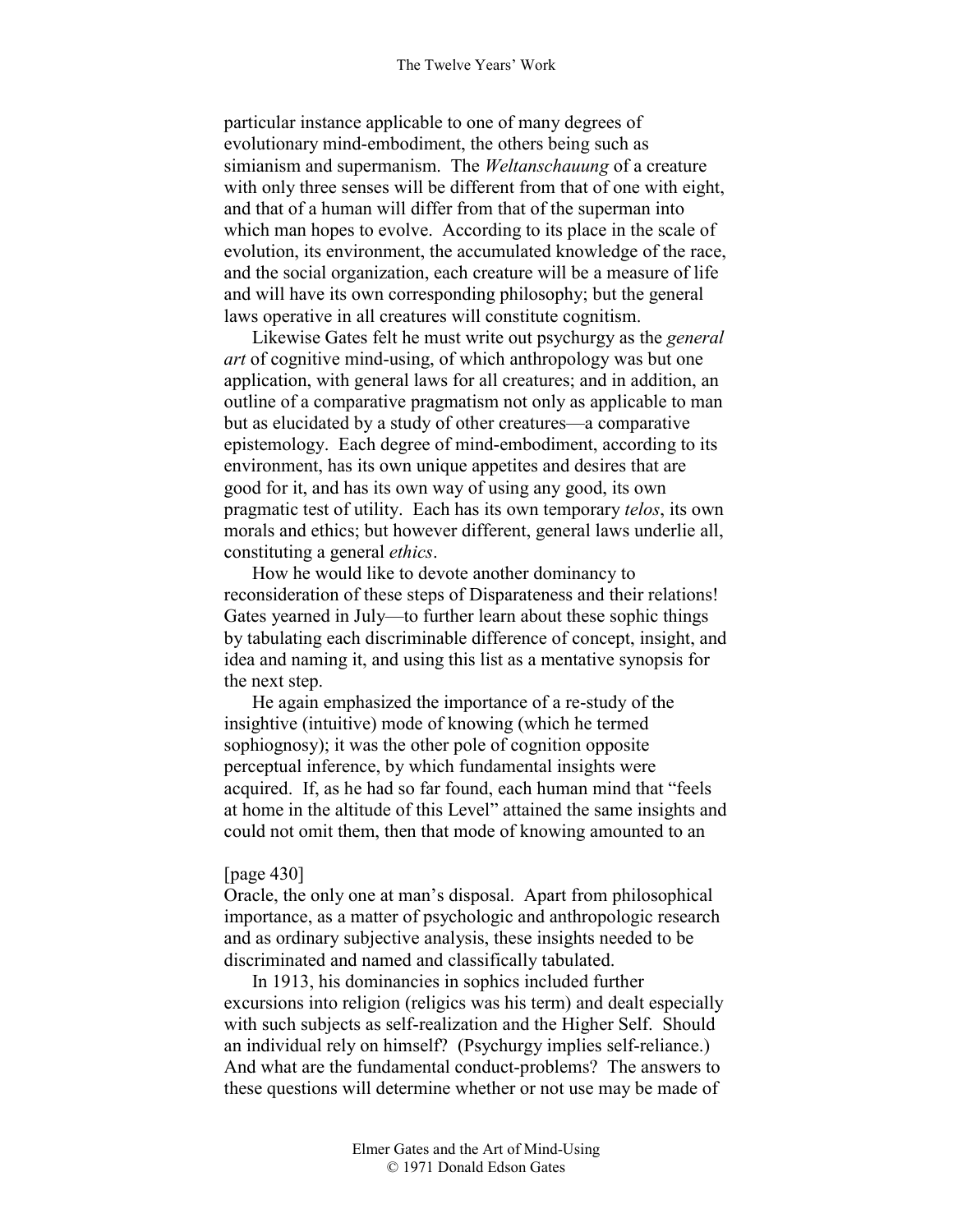the world's opportunities for creating a more glorious humanity. The self must make use of all that is other than self; self-reliance has no purpose other than self-expression. Gates' Directive Principle, as opposed to the principle of laissez-faire, aimed to run things, not for the good of the Cosmic Process or the mosquito or housefly, but for the good of man. Psychurgy had the very important insight that the mind of man was part of nature and one of its processes, and therefore could contribute to the course of nature without bringing in anything that belongs outside nature. The legitimate sphere of directive action was everything upon which the mind had the power to produce a desirable effect. Social institutions are tools and means for self-expression of the individual. In cognosis is found true self-activity, the basic selfreliance.

In his discussion of self-reliance and the utilization of ultraindividual and ultra-human powers, auturgy (the art of controlling the will by knowledge) is described as the technique of selfreliance, the directive control of self-expression for selfrealization. Self-expression is the self-development of the person (body and mind) and periperson (his apt term for one's interacting and organized environment); it involves a special training of the abilities and genius-capacities and organized effort for taking advantage of opportunities. It is the only attainable kind of happiness, the only way the individual may attain his full growth. Self-expression, without objective and

#### [page 431]

subjective repression, is the only way to attain self-realization, the only natural way to make a livelihood. To do what is natural to it is, for any species, its normal mode of self-expression, but what is natural to man has different kinds or stages of normality—the auturgic, sociurgic, epistemurgic, or cognostic. Consequently a normal auturgy must arise out of a scientific study of the most important part of his life, which is called mind, and also out of Consciousness, and environment. It must be based on the six groups of sciences. His whole nature must be given full freedom to express itself in any way it chooses.

Man without abandoning his self-reliance may *make use* of ultrahuman factors and agencies. May he ever advantageously abandon his self-reliance and give himself over voluntarily to the Let Alone principle (chance or fate, spirits, God)? Gates suggested tests for the efficacy of prayer and said: "I am not an antagonist of prayer. I cannot say I am an unbeliever in it. I simply want to know the truth. I imbibed the prayer instinct with my mother's milk, had it inculcated by my father's daily and sincere example, and had it presented in a more convincing aspect by my earliest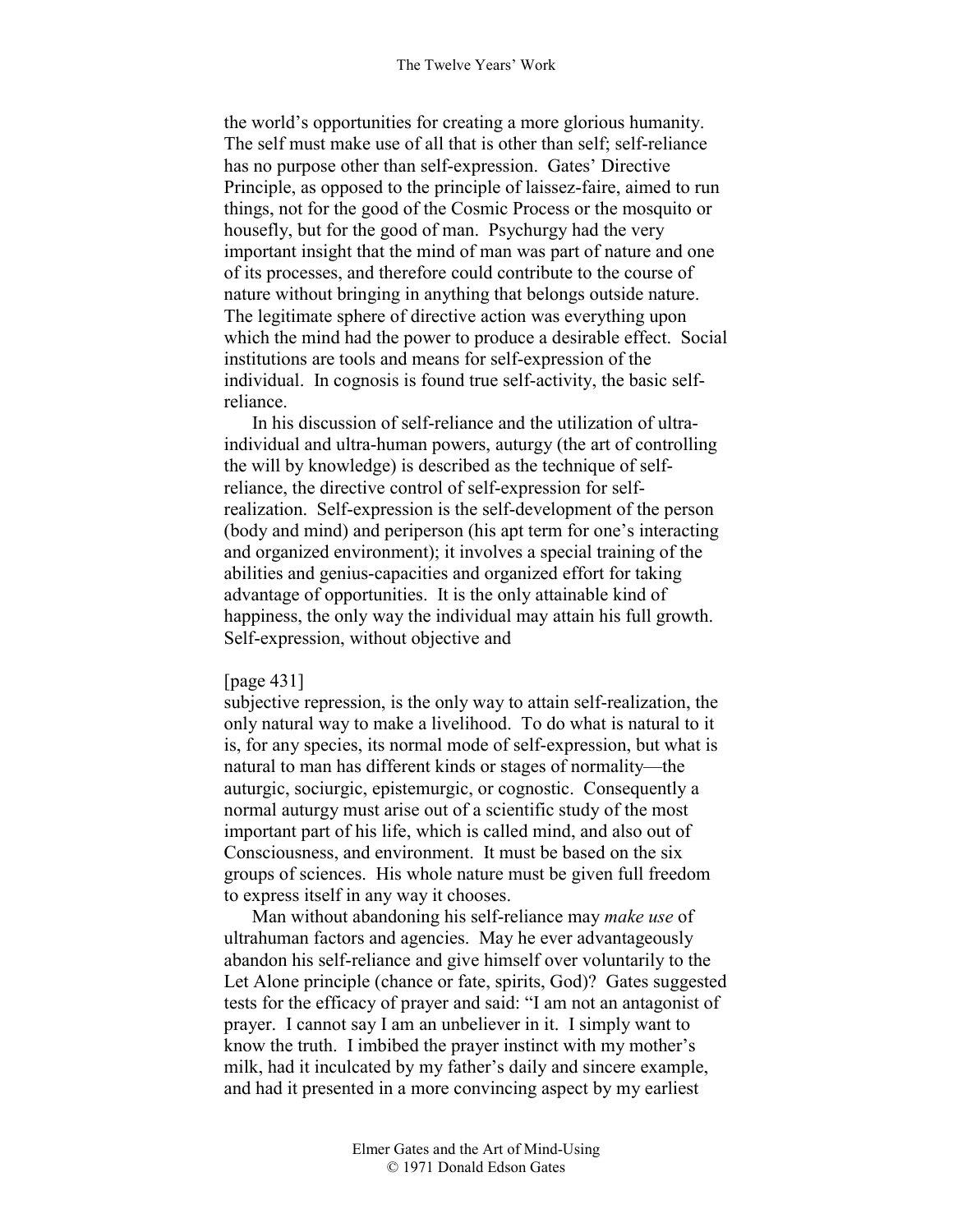teacher (Virginia) as the Light Within. I made experimental tests of prayer which taught me that most of what is usually believed is false. I still feel its spell at times; sometimes accompanied by the feeling and belief that I will soon actually get what I pray for, and afterwards I do get it. It may be that a premonition of coming success leads me to want it so eagerly that I involuntarily feel like asking for it, and if so the 'answer' to prayer would be only the natural fulfillment of a foresight. The cumulative heurotechny, by a literary exposition thereof, kept up to date, is the *effective* kind of prayer, but it is a different conception and method than usual. I have been unable to find any scientifically admissible evidence that the old kind of prayer to God has ever really been 'answered.' I do not believe that in any of the many wars the victory was ever the result of an answer to a prayer, for always both sides have prayed for it. I do not believe any disease was ever cured because of the effect

### [page 432]

a prayer had on God, but I am ready to believe that the subjective effect may cure many a disease caused by worry, overwork, emotion, and nervous strain. Prayer will not pull your cart up the hill, chop your wood, bake your bread, or memorize the multiplication table. Is it not strange that because these prayers are never really answered, the multitudes keep on praying? Is it because once in awhile there is a suggestive coincidence or a false report? I am not denying that prayer may have important subjective effects tending to bring about what is wanted."

Long experience made him sure that a classified and cumulative literary exposition of one's mental life will lead the two factors (organism and environment) and the third factor (immanent Consciousness) to the ascertainment of knowledge and its inventive and creative application, constituting *true guidance*. Such heurotechnical steps, systematizing and improving the naive and haphazard processes of "original" achievement, are veritable answers to our organized desire-prayers. The cognitive mind seeks light, desires it, and thereby those processes (cognitive and ultracognitive) are set to work that get the light. Discovery is always a step into the unknown. It is the result of an individualistic conscious-process aided by a non-individualistic Consciousness process, and that is truly to all intents and purposes an answer to prayer. "Do you see that it is?" Gates queried.

He saw in the almost universal instinct for prayer a dim foregleam of a truth, that the recording and classifying and uttering of one's main desires and aims tended to intensify them and render them dominant. This would cause the mind to notice and gather relevant data, and the person to organize his periperson with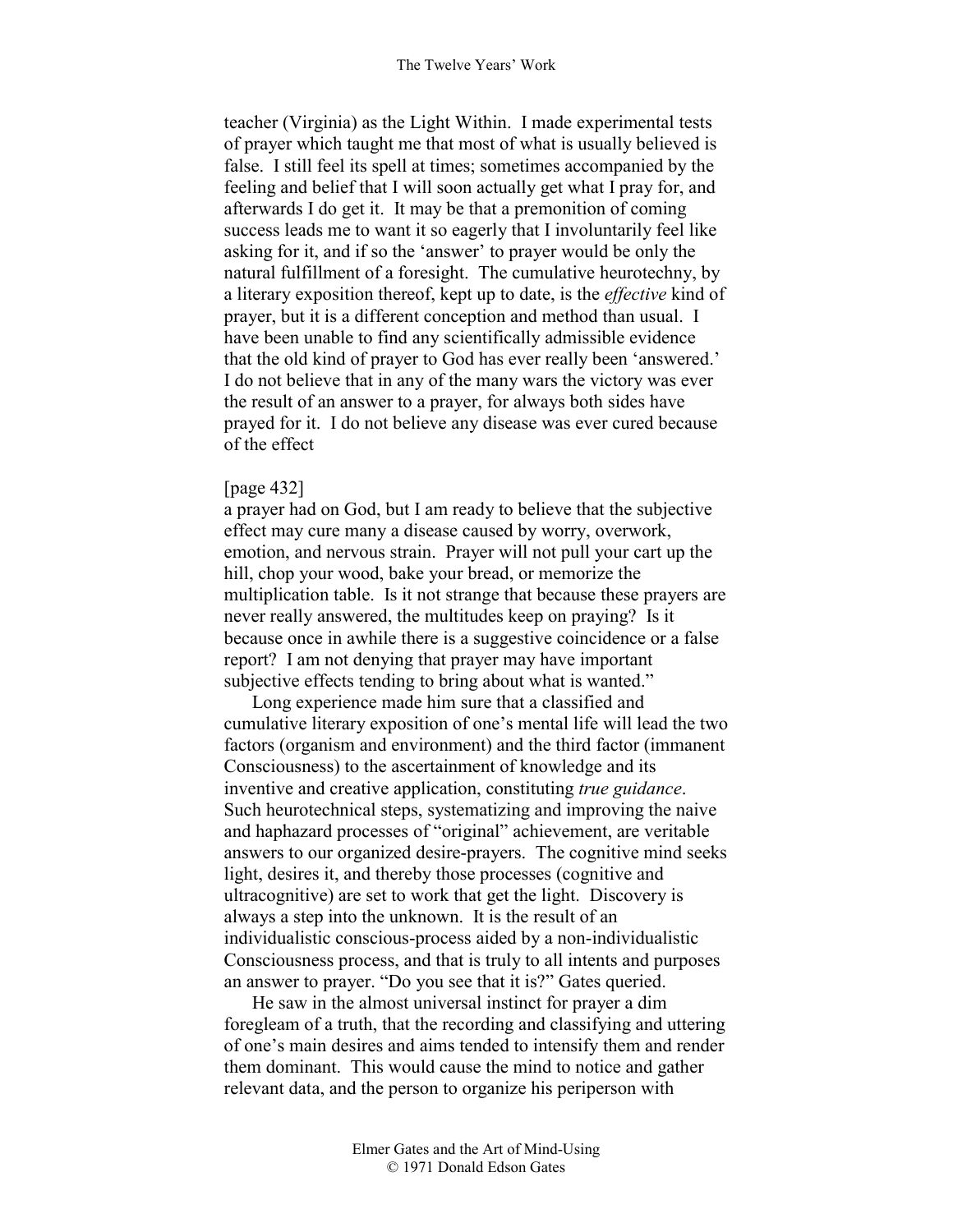reference to these purposes—both stimulating original ideation and instruction of all kinds in that direction. An aim, like an idea, is never clearly before the mind until it has been several times stated as completely and perspicuously as possible.

Gates saw heurotechny as a scientifically formulated method for consulting the Oracle. In calling it a prayer, he insisted he

### [page 433]

meant *actually*—that the human mind seeking the yet unknown actually yearns for the new step; it puts the problem before Consciousness and awaits an answer—and gets it. The heurotechnic method was a systematization of all that was successful in the naive and haphazard methods plus the aid of more recent discoveries in scientific method. It organized the inward prayer for knowledge into an efficient Desire-Prayer that through Consciousness directed the brain-processes to utilize the mindcontent in such a way as to make more discoveries than would otherwise occur. It brought all of a person's knowledge and skill and the whole of the demonstrated data of science to the aid of his self-reliance in accomplishing the destiny implied by his particular abilities.

Self-reliance was a "doing" of the Cosmic Process as well as a doing of man. Following the conclusions of Le Dantec and others, man's mind may be conceived as a functional result of his organism and his total environment. Man can modify both in limited ways; thus the practicality of progress.

And finally, cognosis was that portion of the Immanent Cosmic Consciousness that became known to an individual. It was the Cognostic Self and had a higher kind of self-activity than the cognitive self. It was the basis of a higher kind of self-reliance.

The self-expression of the cognistic self was auturgy, that of the Cognostic Self was cognosturgy. In it the universal and eternal find embodied expression. In the sphere where auturgy and cognosturgy overlap dwells the Awareness, and the use of it is a higher self-regnancy. In the Awareness, Gates found a new kind of volitional fiat, a more potent activity-decree, a more regnant self-reliance. "There are times of greatest poise and peace, especially in the morning hours, when I often stand on the Awareness Bridge between the subjective and the Inmost," he wrote, "when I seem to get more closely in rapport with the Cosmic Consciousness and feel the presence, as another being, of the self-active regnancy of Inmost Cosmos. I get more closely in touch with its nature and feel the thrill of its *endeavor*. I will be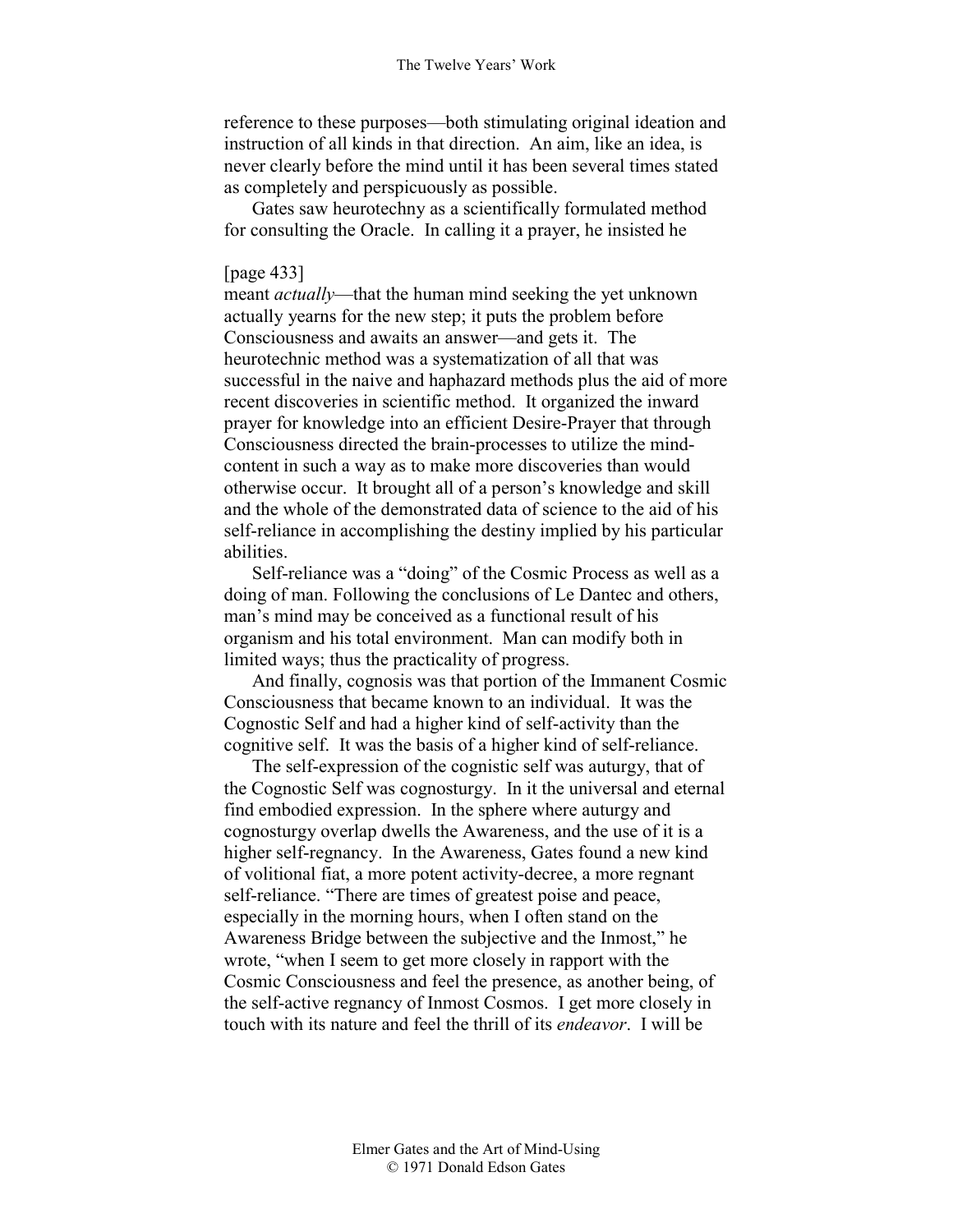#### [page 434]

misunderstood if any of the usual 'occult' or 'mystical' meanings are attached. I remain actively awake and aware and in full possession of my faculties, and am simply carrying introspection further than ever before, and at the place where it comes to what has hitherto been a chasm between the subjective and Inmost I find a Bridge and beyond that the new human faculty cognosis. While on that Bridge of Awareness I get dim insights of the possibility, or rather of the immediate practicability, of my being able to make use of the Awareness as a new kind of authority or potency or regnancy over the cognitive will or self. It would be fully possible and practical to take this step *if I would only do it*; if I were willing I could now rise to a higher Level where I will do just what I know I ought to do without flinching—the wonder is that I am never quite willing. There are things I would have to give up or begin that would not be *easy* although, I know, better in the long run. For example, to be entirely truthful, how that would upset things! I would at one quick step become and remain a 'Great Person,' ruled by the self-reliance of that Higher Self. Not incentives, but validated knowledge must cause the deed. Awareness, like a mirror, witnesses with imperturbable accuracy every item of cognitive consciousness and cognosis, which includes every motive and incentive and conviction, and if a man does as well as he knows and can, he is moral, ethical, and religious, but if he does not do so, he rejects his only *guidance* and that is the only possible sin.

"It will be done sometime," he continued. "Science and right action have not yet spoken so as to be heard by the world; they have not yet had a chance to bear their natural fruits, but the time will come when the animal in us will be subdued; when phylogenetic obsessions will be exercised; when validated knowledge and evaluated incentives and tested arts will govern the world. Man will someday cease to tell lies or deceive or steal; he will be completely kind and gentle; do as well as he knows and can; and be free from disease and crime and poverty. Love will be glorified, and man will live long and happily."

#### [page 435]

Psychurgy gave a new point of view to religion, and cognosis added a new dimension. Gates recognized three cognitive branches of religious development, also four cognostic, two philosophic, and two postpaideutic branches. The psychurgic conception of religion was fundamentally a method of scientific research into the religious instinct, studying and expressing it through these branches. Religion would then be known, felt, and acted as one's conscious relatedness to The Whole (or The All).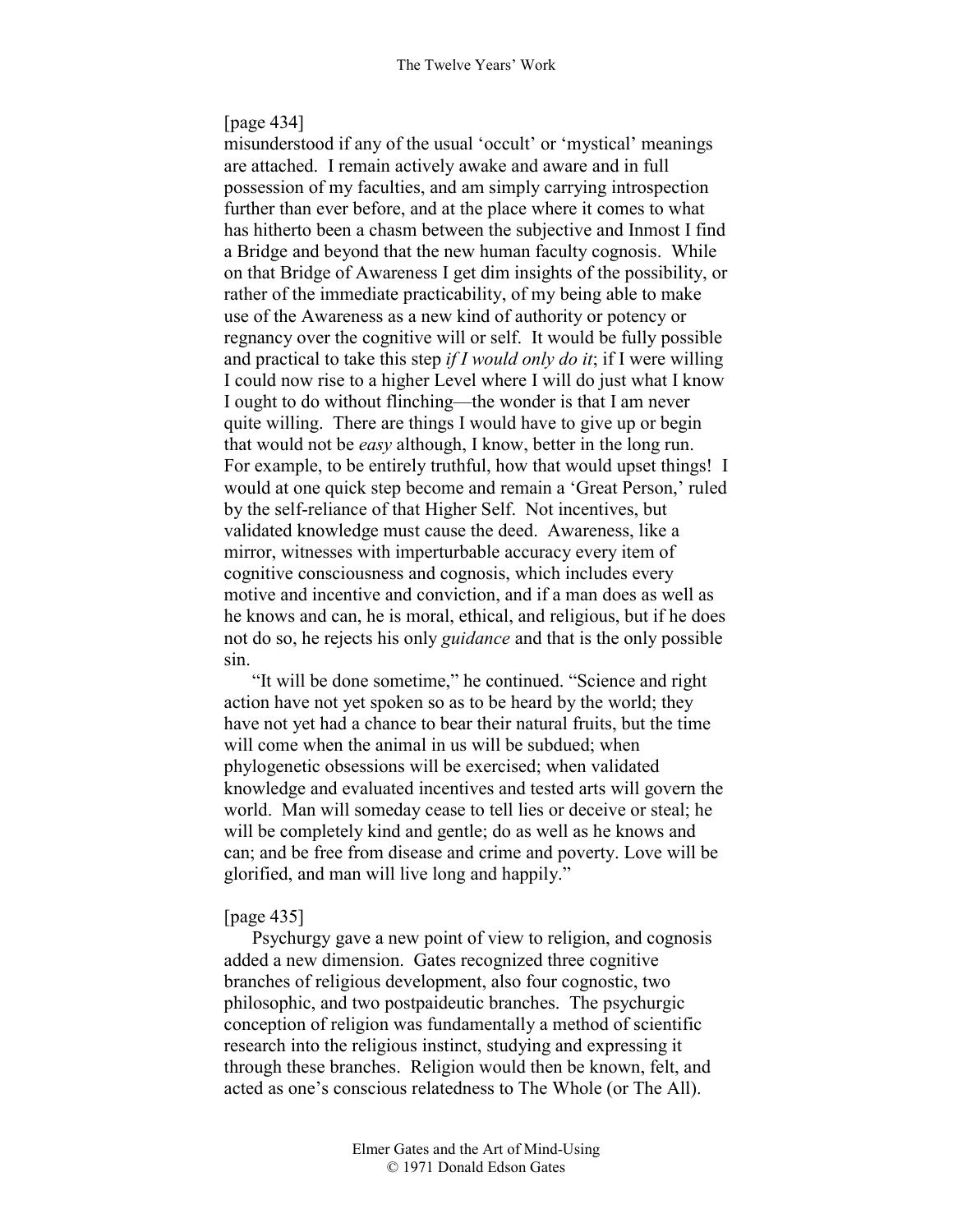In March 1915, Gates recorded further results of a sophic dominancy, with notes on a new and practical branch of philosophy and its method the application of strict scientific method to the process of discovering the philosophical mental content natural to the human mind, the further content to be elicited by a systematic mentative development and by psychurgically training the philosophical function.

During that year he also wrote Volume 11 of his Nine Volumes, a condensation of the original Twelve Volumes. This Volume 11, entitled "The Economic Problem," discussed how to install educational and research facilities for solving the world problems. The facilities were to be financed by commercializing some of his best inventions. It outlined his main work and aims from the business standpoint; it pointed out that this work was the work of Mind, not the mind of Elmer Gates; and that *Mind is the earth's greatest natural resource*. The concrete goal was to establish a Demonstrative Exhibit of scientific method applied to science-teaching and the art of research. The Psychurgic Institute must be one thing in the world that would be wholly free and wholly science-guided (another reason why the work was unattractive to endowment). He pointed out that since finishing his researches in 1908, three quarters of nearly every day had been devoted to writing the more difficult and central portions of each of the Twelve Volumes; but he needed to fill gaps and incorporate piles of notes and then give the writing a more paideutic form and literary continuity. Freedom from worries and better control of his stampeding emotions were necessary;

#### [page 436]

unless greater serenity was attained, he realized, his life could be shortened.

Sometime in this period, about 1915, he wrote the final edition of his "Confidential Plans," also stressing the business aspects and listing, with brief descriptions, over 130 inventions in a number of groups, such as the Secret War, Acoustics and Music, the Fourteen Thermodynamic Processes, Mining, Medical, House and Home, Photography, Aerial, and Education. He also wrote his manuscript on Stenoscript, improving his shorthand systems previously worked out as Graphotechny in 1913 and earlier attempts. He outlined his chapter on Esthesotechnics, or the Esthesic Stage of Science.

In June 1917, he wrote his private paper of four hundred pages on "The Psychurgic Method of Government: War, Education and Research, Government." "Humanity," he wrote, "is now in the stress and strain of its first world war. It must as quickly as it can extricate itself from this predicament else its most advanced races,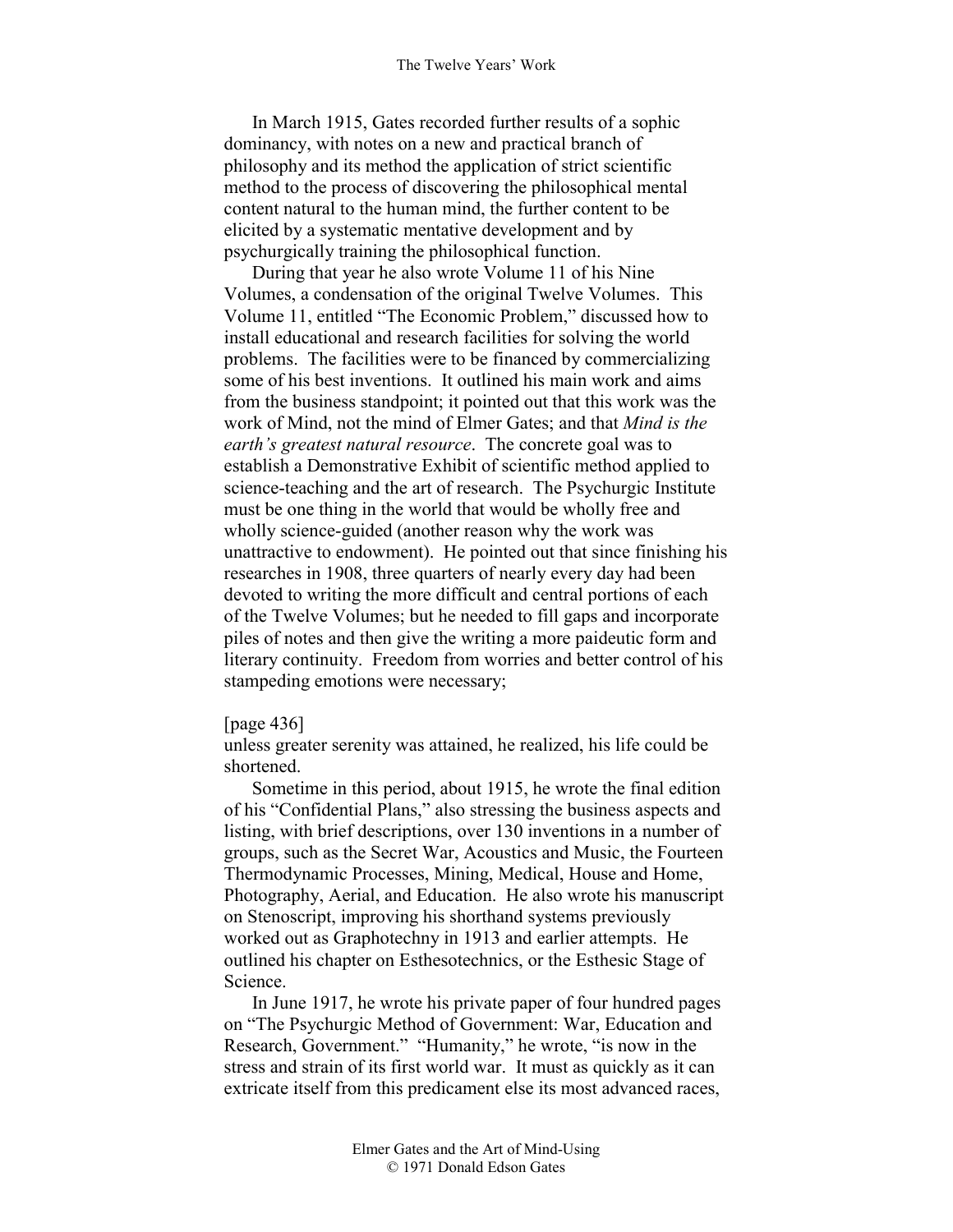which have given us science and liberty, and whose greatness has not yet culminated, will be deprived of supremacy and the Ship of progress turned backward upon the Tide of time." This danger disturbed him greatly, and his revised books became booklets on "World Problems: Their Solution By Scientific Method." One cannot read this account of dangers and opportunities and not feel alarmed and saddened to review recent history, and to realize that most world problems remain unsolved, most opportunities neglected or unseen. Yet during this period, with two sons in the Army, his eldest in France as lieutenant of artillery, Gates not only continued his main work as usual but was able to branch out in side issues, such as his psychurgic view on poetry.

Artistic people everywhere will be glad he found means and time to write his delightfully useful and original treatise on poetry, completed in July 1917. Dedicated to "The Light that was Never on Land and Sea but *only* in the Mind of Man," it expounded "The Art Poetic" from the psychologic and

### [page 437]

psychurgic point of view. It was in three parts: "The Mental Technique for Poetic Insights and Feelings," "The Literary Technique for Poetry Writing," and "Poetry of the Future." As stated in its Preface, the poetic ability must be developed and trained and functioned until it experiences the "Glimpses and Thrills" worth writing about. The main part of this mental training belongs to psychurgy, but this treatise disclosed the psychurgic method from the layman's point of view, showing how to handle the poetic mood more practically and how to direct its creative impulses. Hitherto left to chance, this finest ability has been entirely neglected. His book treated of that new and larger psychurgic conception that involved not merely the art of writing and appreciating poetry but more essentially the art of concretely living it—of using its more superb glimpses and more intense thrills obtained during exaltations that lifted the mind to a higher plane. These were models and ideals to be striven for until attained in every phase of life. It required, therefore, a complete synthesis of the poetic achievements of all poets-a synthesis from the literary standpoint, and an actualized poetry from the personal, psychologic, and psychurgic standpoints, resulting in a habit of living the poetry of the human race as its normal and exalted happiness.

"Do highest moments of greatest minds during most sensitive and exalted moods have no use except as pleasant reading?" Gates queried. "Are these clearest visions and supremest joys to end as nothing but literature? Is poetry to be kept in books, or embodied in brain and tinctured into the feelings and incarnated in the daily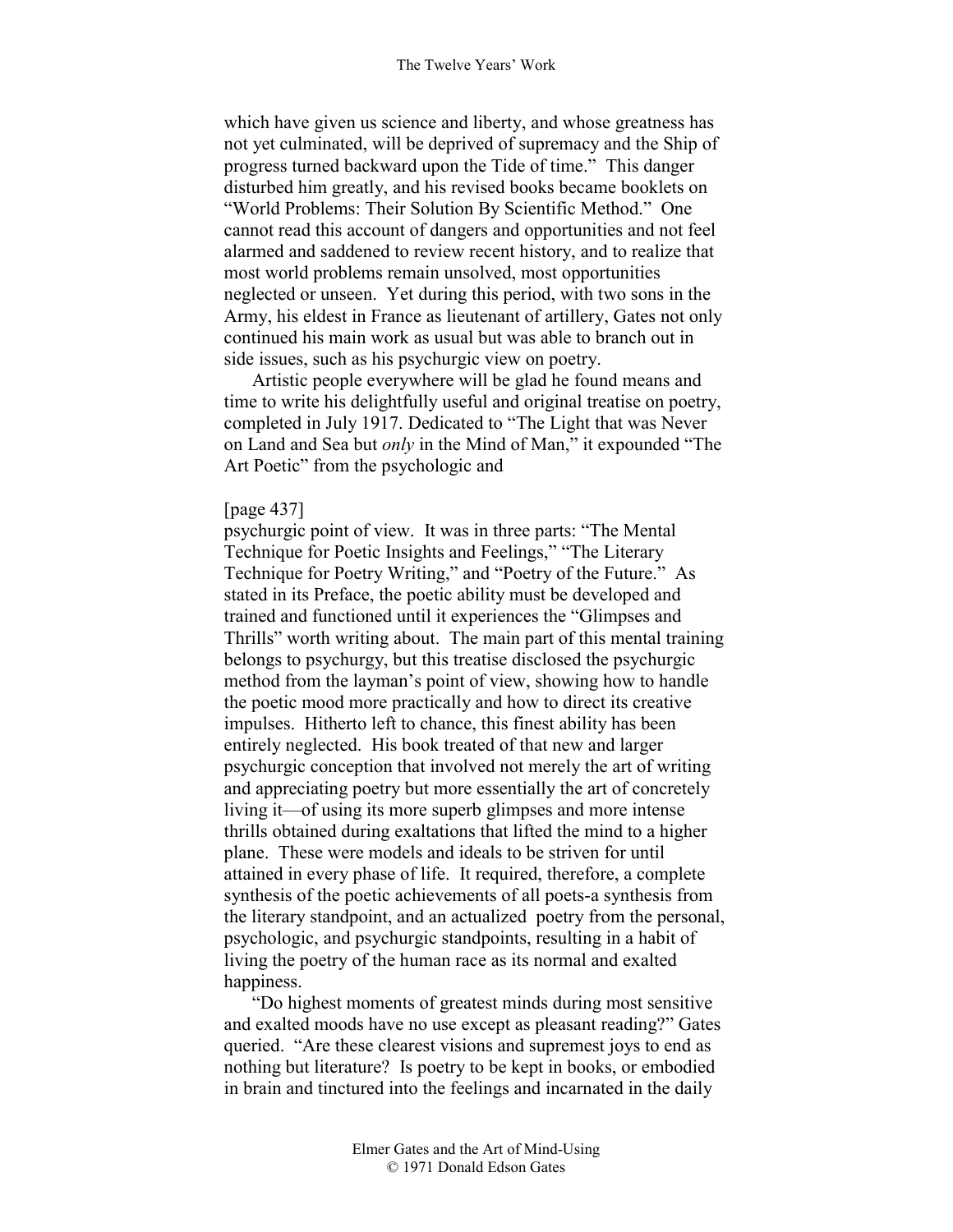life of millions? These moments of exalted insight and emotion are to be perpetuated and lived, to become the GUIDE-BOARDS to the Highway of Progress, and as the practice of Synthetic Poetry it is to become the religion of science."

This was a treatise from the standpoint of scientific method, notmerely as a literary form but as a life-form, a life-norm; not merely as a pleasant group of glimpses and thrills but as a *maker* and creator of evolutionary results at the *top level* of life in each

### [page 438]

individual. Much of the meaning, Gates cautioned, would be gained only from a practice of his book by one who mastered and lived it—a unique doctrine for a book on poetry. These trainings would augment life's highest and best hours, would augment the vision of every knowledge-whole and the joy of every feelingcomplex—and what more could be asked from a gospel of science! If life means more at some times than at others, then the living of synthetic poetry will augment these best times and use them as pathways to higher attainments.

A poet is an *interpreter*, making the speechless feelings understand the language of the intellect; he is an *answerer*. Poetry, as the voice of our highest insights and richest feelings, should be kept sacred, for it touches and reveals and interprets the highest attainments of intellection and feeling, and is (for such was the gospel of this book) our best *guide* to re-experiencing them. A true poem is a glimpse of something new to the individual, fulfilling part of the deep desire to know, and is also a happiness of feeling from that new outlook and inlook; the two are a product of an exaltation, and produce one. They are acmes of human experience, and are more than any one or all of the usual insights and emotions because they are mental states of an exaltation—00 of a person who for the time being is veritably exalted. These Glimpse-Thrills are a particular kind of psychal unit—a revelation, a bit of higher life constituting a Great Outlook-Inlook; and the linguistic expression of such culminating moments, in constructive and artistic literary form, is a *poem*. True poetry touches life at its climaxes of combined understanding and feeling, climaxes radiant with the added glow of exaltation. The new poetry is vibrant with life. It has acquired dignity by being useful; it becomes a ministering angel offering happiness. It is the evolving hymn of the larger nature-ecstasy; it is the ritual of a worship without a creed.

His prolonged psychologic studies led Gates to results foreshadowing a civilization replete with realizations of beauty and joy based on a new and grander esthetic; and progress in other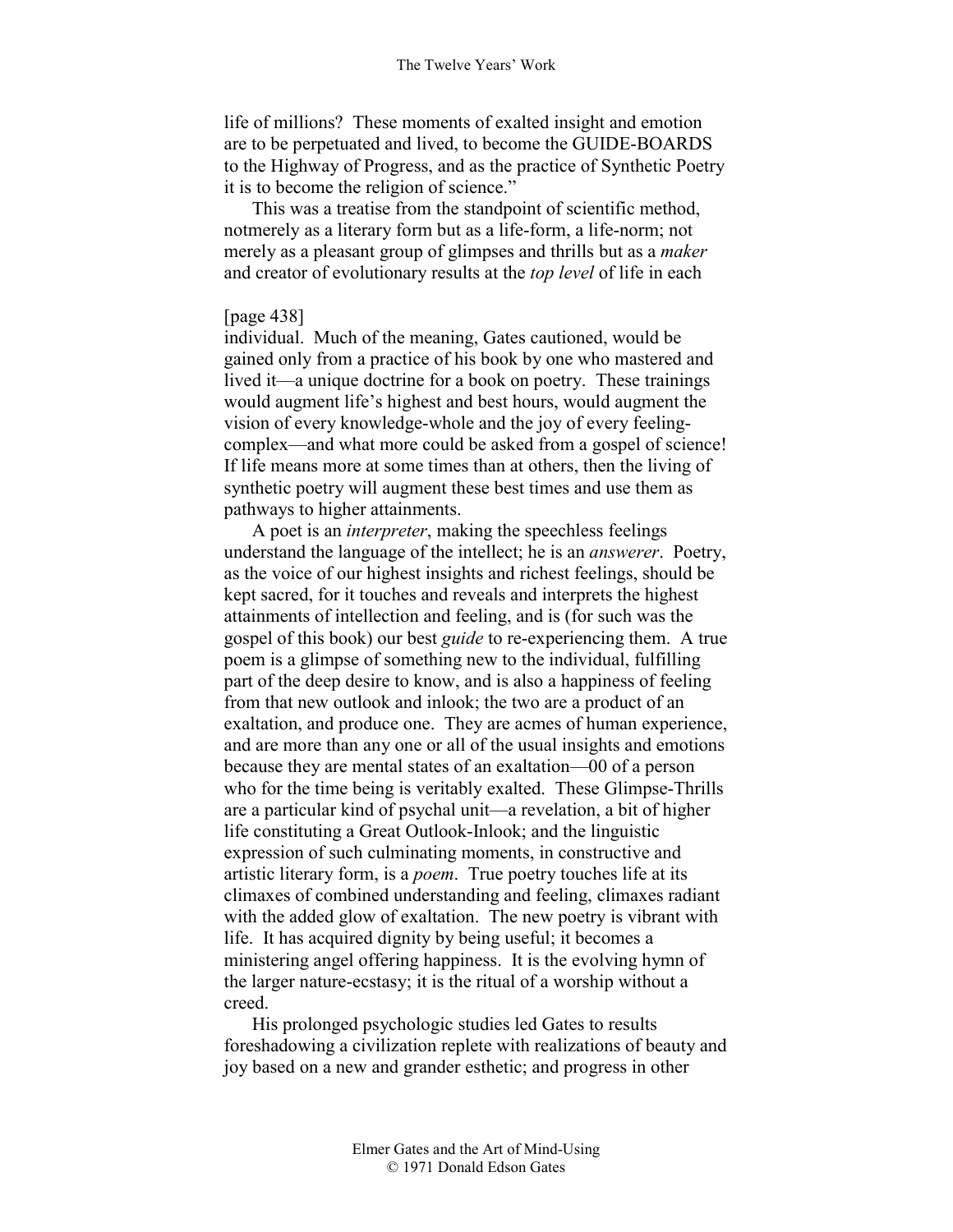### [page 439]

domains of science made him believe that the grandest poetry was yet to come. These studies also caused him to recognize that the pragmatic criterion—usefulness in fulfilling a purpose—was applicable to feeling. For instance, his appreciation of poetry and art had changed both with his age and need. *Use* was therefore the test of art.

He wrote that he had been "uttering poems" all his life, but because he could never take time to get them sufficiently perfect, preferred to record them in prose. He considered a poem the first step of the mind toward some scientific discovery or philosophical insight that was just about to dawn. In poetry and all forms of the fine arts generally we must woo and win the Cosmic Process in us if we desire those mental conditions that inaugurate and maintain the activities of esthetic feeling and fruitage. If the subconscious processes are cosmically directed, we may hope to attain that exaltation of the creative imagination that illumines and transfigures. Something larger than the individuality of the artist guides the chisel, directs the brush, and inspires the pen.

Synthetic poetry and dramaturgy and music arose as a new conception, a possibility based on the existence of a psychotaxis of esthesias, as outlined in his fruitful sophic dominancy of 1909-11. Poetry has had something to say about each esthesia, and drama has had a way to express it. Each poet and dramatist, however, has expressed only some little phase of an esthesia, some expressions being better than others. Although each esthesia has been more nearly expressed by all attempts considered together than by any particular one, no esthesia has ever been fully expressed. Gates did not mean defined: an intellective definition of an esthesia is not a matter of poetry or drama but of systematic science. It was plain that a synthesis could be made of all actual results that the world had achieved in expressing any esthesia, and then carried to its full and complete expression. These principles were also applicable to music. A new rhetoric also began to dawn, in which the rationale of metaphor and literary form would be psychologically determined by a study of

#### [page 440]

those actually used under various emotional conditions by different ages, sexes, races—a scientific rhetoric.

Gates considered this book on poetry an unfinished sketch, an outline he would not have time to complete, much to his regret, as its "labor would give much joy" to him. He hoped that some psychurgic pupil "warmed with the Promethean Fire" would carry out the principles and methods and more perfectly expound and apply them. The synthetic poetry would be a monumental work,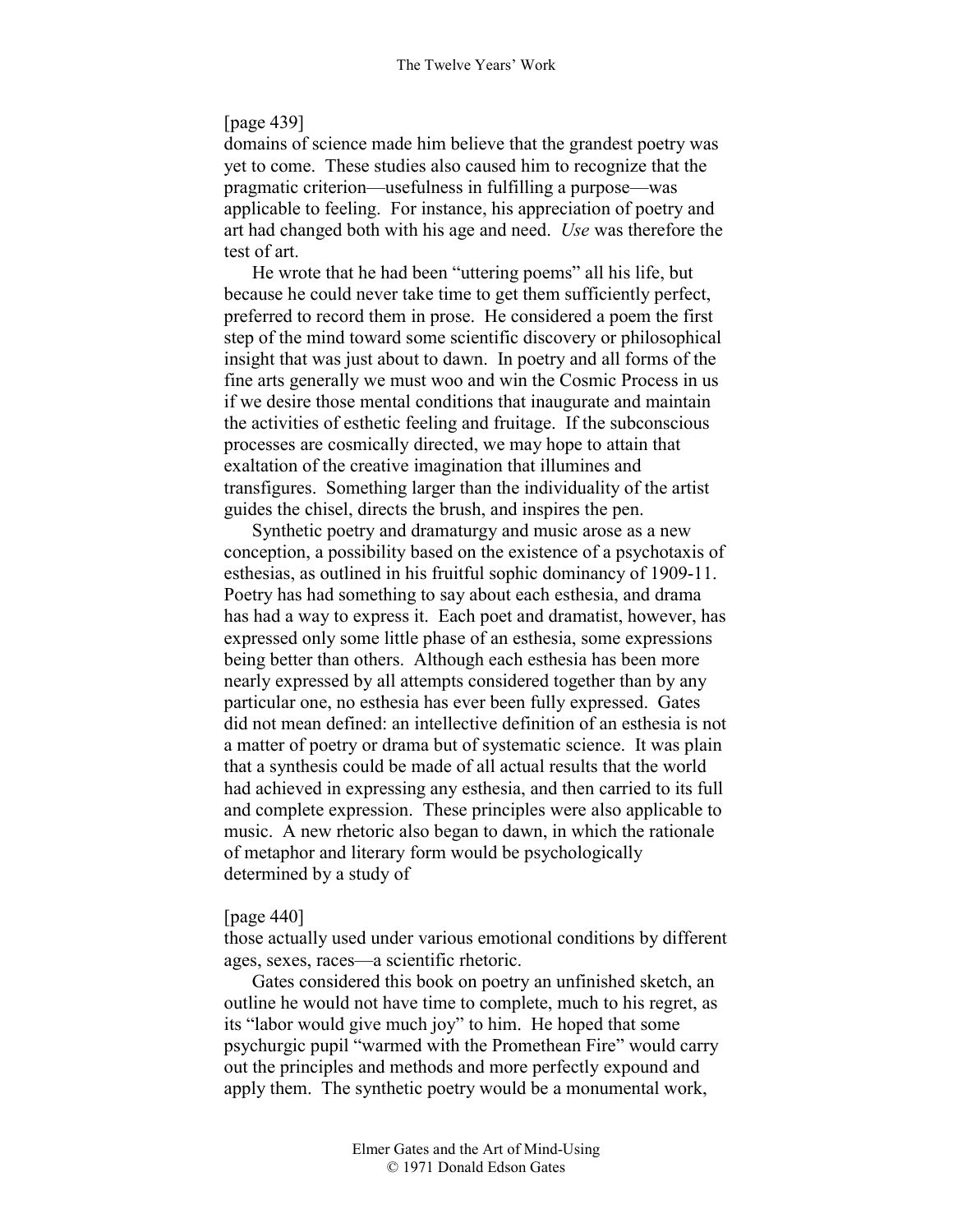requiring many assistants. Contrasting with the growing World Work ideals and his increasing worries was the comfort of Gates' ever-appreciated family life. The following letter, written on a business trip, is representative.

## Akron, O., Aug. 19, 1915 DEAR MAMA, CHILDREN, AND PEARLIE—

The B & 0 followed the Potomac to Harper's Ferry and Cumberland (where it was hot), and then the Eastern Branch to Magnolia, Paw Paw and Greenspring, where the river loses itself in puddles. It is beautiful—verdure-clad high hills, fine boating, camping parties, and a good place to botanize. I think we might make a trip to this section for a day or two. I approached Pittsburgh at just the right time of day and year never saw it look so Pittsburgh. The soot looked like a gathering storm, like a hurricane, and the flashing of the blast furnaces like lightning! This is not a mere word picture; that's the way it looked and the forest of tall chimneys at Homestead (Carnegie's factories) made the scene very realistic. I was surprised to find Youngstown look like a smaller Pittsburgh. Akron, when I last saw it over 40 years ago, was a little village with a canal in its midst. Now the canal is all walled over and is the main street of the town of over one hundred thousand inhabitants, every one of whom, if you get to talking to him, will proudly tell you that "right here, under this Main St. is the old canal

# [page 441]

where Garfield as a boy had to toe the line and guide the mule on the tow path." I feel at home with the people, but the population is mostly Italians, Hungarians, and Poles. The newspapers publish everyday an account of the war in all these languages. Two Associated Press papers here so we get the news as soon as you Washingtonians do. But you denizens of the District do not get such fine fruits and vegetables, nor so cheaply.

By trolley to Cleveland, 1 1/2 hours, which gets there quicker than the train. I passed through Ohio-like scenery. The boneset and Canadian thistle and clumps of trees by brooklets seemed to say as I passed, "Here is one of us come back again—an Ohio boy." Perhaps it was only in me that the greeting took place after all. I hope the Ohio people will some day be as proud of me as the City of Cleveland, e.g., is of its Euclid Avenue or "its finest Arcades in the world." The nicest